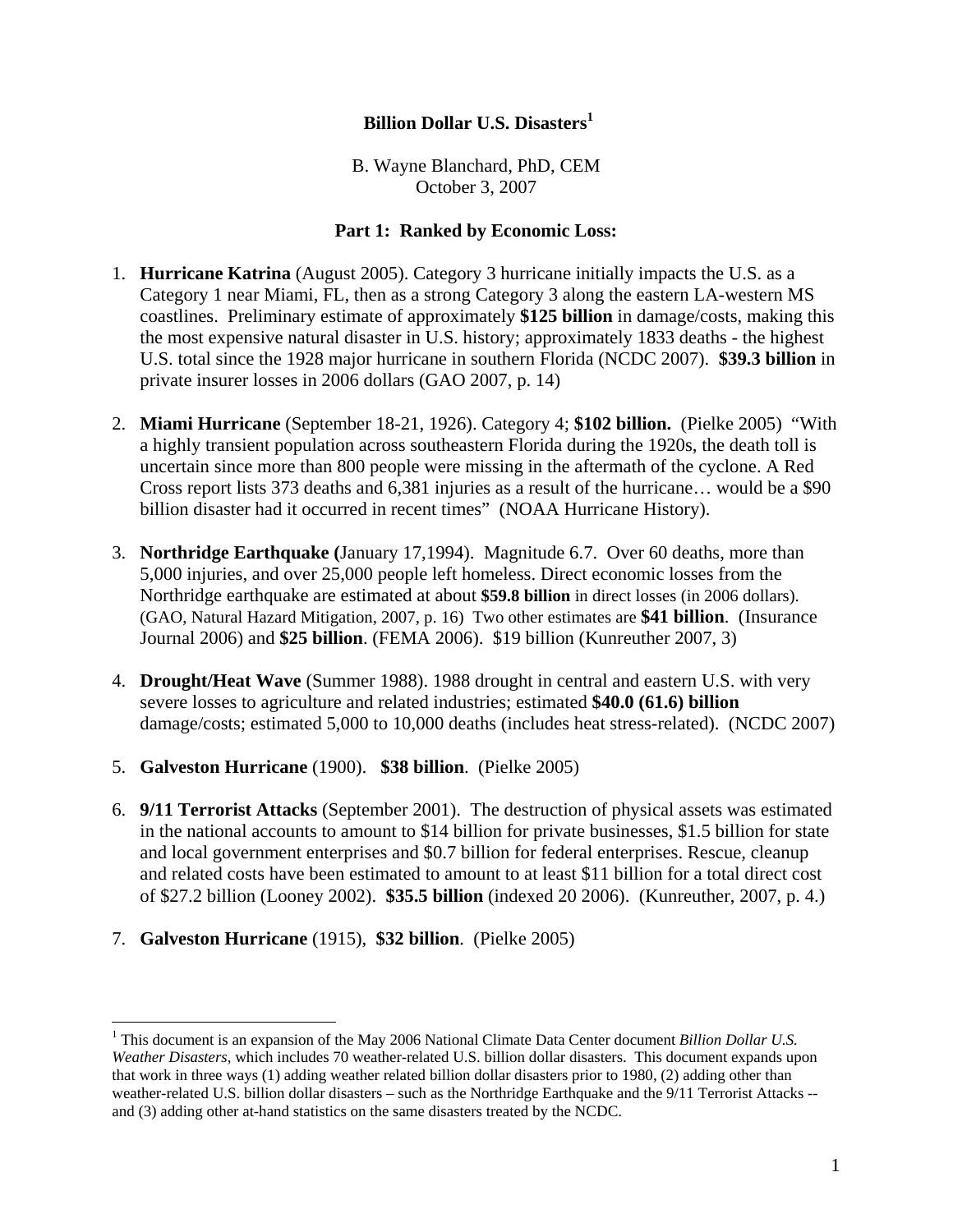- 8. **Hurricane Andrew** (August 1992). Category 5 hurricane hits Florida and Louisiana, high winds damage or destroy over 125,000 homes; approximately **\$27.0 (35.6) billion** damage/costs; 61 deaths (NCDC 2007). **\$22.3 billion** in 2006 dollars (GAO 2007, p. 14).
- 9. **Midwest Flooding** (Summer 1993). Severe, widespread flooding in central U.S. due to persistent heavy rains and thunderstorms; approximately **\$21.0 (26.7) billion** damage/costs; 48 deaths. (NCDC 2007)
- 10. **Drought/Heat Wave** (June-Sept.1980). Central/Eastern U.S.; estimated **\$20.0 (48.4) billion** damage/costs to agriculture and related industries; estimated 10,000 deaths (includes heat stress-related). (NCDC 2007)
- 11. **Hurricane Rita** (September 2005). Category 3; hits Texas-Louisiana border coastal region, creating significant storm surge and wind damage along the coast. Rita reached the third lowest pressure (897 mb) ever recorded in the Atlantic basin. Preliminary estimate of approximately **\$16 billion** in damage/costs; 119 deaths reported - most being indirect (many related to evacuations). (NCDC 2007) Property insurance claims in TX and LA amounted to **\$5.8 billion** (KWTX-TV Online, September 24, 2007). **FEMA** expenditures by September 24, 2007 topped **\$2 billion** (FEMA Sep 24, 2007 Press Release). **\$10.4 billion** (indexed to 2006). (Kunreuther 2007, p. 3)
- 12. **Hurricane Wilma** (October 2005). Approximately **\$16 billion** in damage/costs; estimated 35 deaths (NCDC 2007). **\$12.9 billion** (indexed to 2006). (Kunreuther 2007, 3)
- 13. **Hurricane Betsy** (1962). Category 3, Southern FL. **\$15 billion (1992 dollars**). (Pielke and Landsea, 1998)
- 14. **Hurricane Charley** August 2004. Category 4;makes landfall in southwest Florida, resulting in major wind and some storm surge damage in FL, along with some damage in the states of SC and NC. Estimate of over **\$15 billion** in damage/costs; at least 35 deaths (NCDC 2007). **\$8.6 billion** (indexed to 2006). (Kunreuther 2007, p. 3)
- 15. **Hurricane Ivan** (September 2004). Category 3; Alabama Gulf Coast landfall; significant wind, storm surge, flooding damage in coastal AL and FL panhandle, along with wind/flood damage in the states of GA, SC, NC, VA, LA, MS, WV, MD, TN, KY, OH, DE, NJ, PA, and NY. Estimate of over **\$14 billion** in damage/costs; at least 57 deaths (NCDC 2007). **\$13.6 billion** (indexed to 2006). (Kunreuther 2007, p. 3)
- 16. **Hurricane Donna** (August 29-September 14, 1960). Category 4, Sombrero Key, FL. **\$10 billion (1992 dollars)**. (Pielke and Landsea, 1998)
- 17. **Drought Widespread** (Spring through early Fall 2002). Moderate to Extreme drought over large portions of 30 states, including the western states, the Great Plains, and much of the eastern U.S.; estimate of over **\$10.0 billion** in damages/costs; no deaths. (NCDC 2007)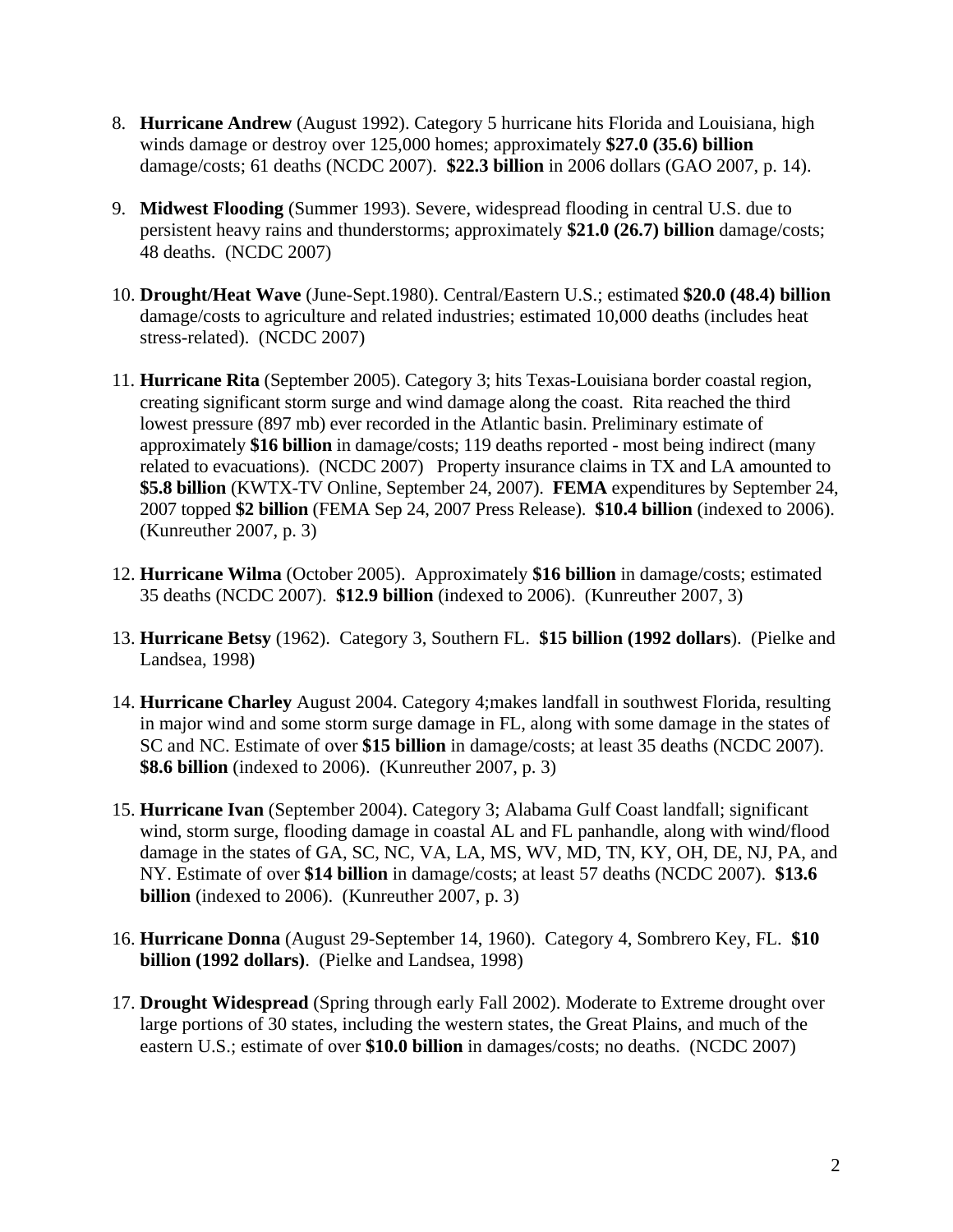- 18. **Hurricane Hugo** (September 1989). Category 4 hurricane devastates South and North Carolina with ~ 20-foot storm surge and severe wind damage after hitting Puerto Rico and the U.S. Virgin Islands; over **\$9.0 (13.9) billion** damage/costs (about **\$7.1 (10.9) billion** in Carolinas); 86 deaths (57--U.S. mainland, 29--U.S. Islands) (NCDC 2007). **\$7.4 billion** (indexed to 2006). Kunreuther 2007. p. 3)
- 19. **Unnamed 1947 Hurricane** (1947). Category 4, Pompano Beach, FL. **\$9 billion (1992 dollars).** (Pielke and Landsea 1998)
- 20. **Hurricane Frances** (September 5, 2004). Category 2 hurricane makes landfall in east-central Florida, causing significant wind, storm surge, and flooding damage in FL, along with considerable flood damage in the states of GA, SC, NC, and NY due to 5-15 inch rains. Estimate of over **\$9 billion** in damage/costs; at least 48 deaths (NCDC 2007). **\$5.5 billion** (indexed to 2006). (Kunreuther 2007, p. 3)
- 21. **San Francisco 1906 Earthquake** (1906). \$400 million in 1906 dollars (approximately **\$8.2 billion** 2006 dollars). (Frantz 2005)
- 22. **Northeast Blackout** (August 14, 2003). \$6.8-\$10.3 billion. (ICF Consulting 2003)
- 23. **Loma Prieta Earthquake** (October 17, 1989). Magnitude 6.9. Killed 63 people, caused an estimated **\$6 billion to \$10 billion** in property loss. (USGS 1999)
- 24. **Texas/Oklahoma/Louisiana/Mississippi Severe Weather and Flooding** May 1995. Torrential rains, hail, and tornadoes across Texas - Oklahoma and southeast Louisiana southern Mississippi, with Dallas and New Orleans areas (10-25 inches in 5 days) hardest hit; **\$5.0-\$6.0 (6.5-7.1) billion** damage/costs; 32 deaths. (NCDC 2007)
- 25. **Hurricane Jeanne** (September 26, 2004). Category 3; makes landfall in east-central Florida. Estimate of over **\$7 billion** in damage/costs; at least 28 deaths (NCDC 2007). **\$4.1 billion** (indexed to 2006). (Kunreuther 2007, p. 3)
- 26. **Southern Drought/Heat Wave** (Summer 1998). Severe drought and heat wave from Texas/Oklahoma eastward to the Carolinas; **\$6.0-\$9.0 billion** (6.6-9.9) damage/costs to agriculture and ranching; at least 200 deaths. (NCDC 2007)
- 27. **Hurricane Floyd** (September 1999). Large category 2 hurricane makes landfall in eastern NC, causing 10-20 inch rains in 2 days, with severe flooding in NC and some flooding in SC, VA, MD, PA, NY, NJ, DE, RI, CT, MA, NH, and VT; estimate of at least **\$6.0 (6.5) billion** damage/costs; 77 deaths. (NCDC 2007)
- 28. **Storm/Blizzard** (March 1993). "Storm of the Century" hits entire eastern seaboard with tornadoes, high winds, and heavy snows (2-4 feet); **\$5.0-\$6.0 (6.3-7.6) billion** damage/costs; approximately 270 deaths. (NCDC 2007)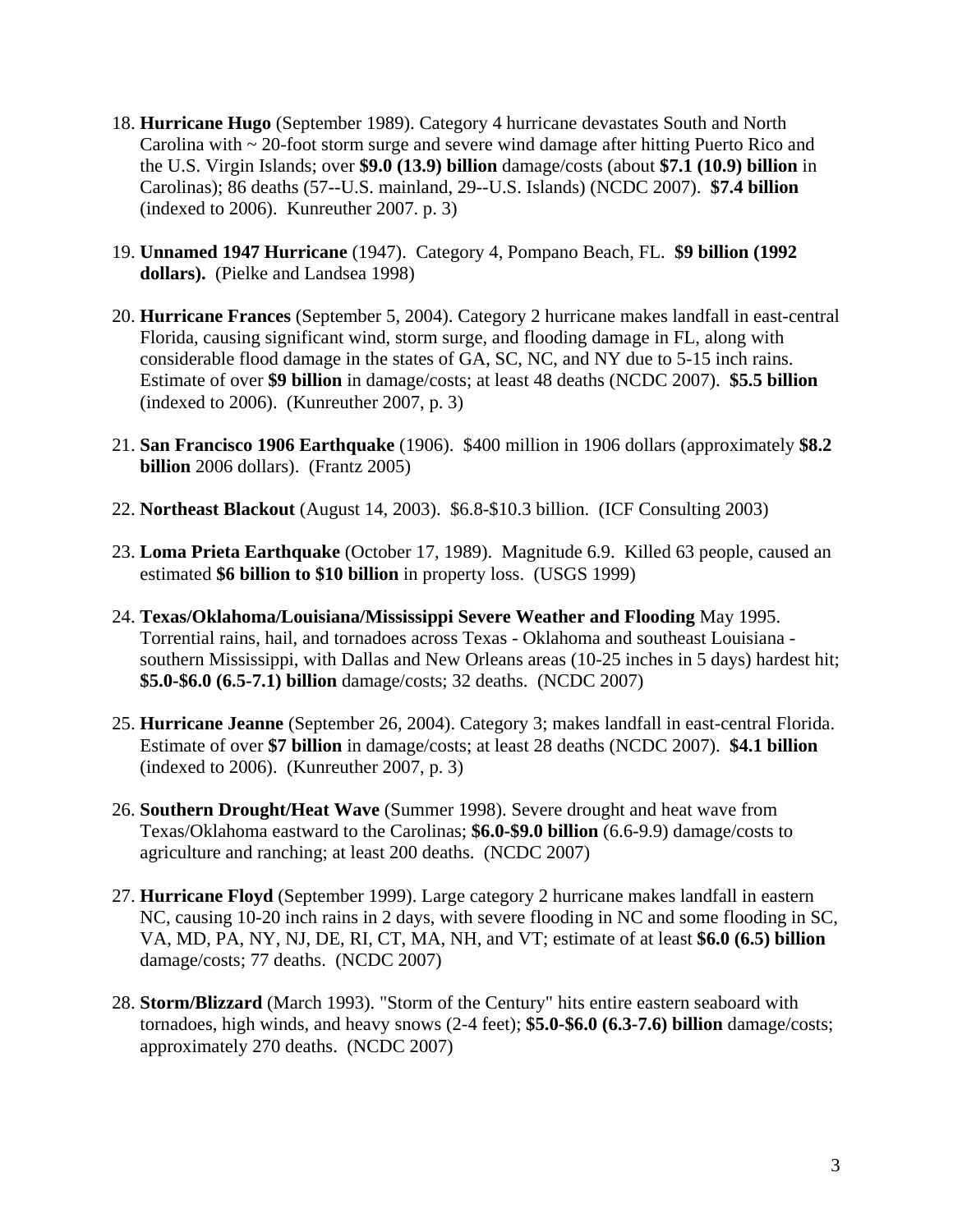- 29. **Hurricane Georges** (September 1998). Category 2 hurricane strikes Puerto Rico, Florida Keys, and Gulf coasts of Louisiana, Mississippi, Alabama, and Florida panhandle, 15-30 inch 2-day rain totals in parts of AL/FL; estimated **\$5.9 (6.5) billion** damage/costs; 16 deaths (NCDC 2007). **\$4.4 billion** (indexed to 2006). (Kunreuther 2007, p. 3)
- 30. **Drought** (Spring-Summer 2006). Preliminary estimate of over **\$6.0 billion** damages/costs. (NCDC 2007)
- 31. **Southern Plains Severe Drought** (Fall 1995 through Summer 1996). Severe drought in agricultural regions of southern plains--Texas and Oklahoma most severely affected; approximately **\$5.0 (6.0) billion** damage/costs; no deaths. (NCDC 2007)
- 32. **Hurricane Fran** (September 1996). Category 3 hurricane strikes North Carolina and Virginia, over 10-inch 24-hour rains in some locations and extensive agricultural and other losses; over **\$5.0 (5.8) billion** damage/costs; 37 deaths. (NCDC 2007)
- 33. **Tropical Storm Allison** (June 2001). The persistent remnants of Tropical Storm Allison produces rainfall amounts of 30-40 inches in portions of coastal Texas and Louisiana, causing severe flooding especially in the Houston area, then moves slowly northeastward; fatalities and significant damage reported in TX, LA, MS, FL, VA, and PA; estimate of approximately **\$5.0 (5.1) billion** in damage/costs; at least 43 deaths (NCDC 2007). **\$4.1 billion** (indexed to 2006). (Kunreuther 2007, p. 3)
- 34. **Unnamed 1941 Hurricane** (1941). Category 3, Homestead, FL. **\$5 billion (1992 dollars).** (Pielke and Landsea 1998)
- 35. **Hurricane Isabel** September 2003. Category 2; landfall in eastern North Carolina, causing considerable storm surge damage along the coasts of NC, VA, and MD, with wind damage and some flooding due to 4-12 inch rains in NC, VA, MD, DE, WV, NJ, NY, and PA; estimate of approximately **\$5 billion** in damages/costs; at least 55 deaths. (NCDC 2007)
- 36. **Drought/Heat Wave** (Spring-Summer 2000). Severe drought, persistent heat over southcentral and southeastern states; significant losses to agriculture and related industries; estimate of over \$**4.0 (4.2) billion** in damage/costs; ~ 140 deaths nationwide. (NCDC 2007)
- 37. **Northern Plains Flooding** (April-May 1997). Severe flooding in Dakotas and MN due to heavy spring snowmelt; ~ **\$3.7 (4.1) billion** damage/costs; 11 deaths. (NCDC 2007)
- 38. **1928 Southern Florida Hurricane (Great Okeechobee Hurricane)** (1928). Category 4. **\$3.5 billion (1992 dollars)**. (Pielke and Landsea 1998)
- 39. **New England Hurricane (Long Island Express)** (September 21-22, 1938). Category 3; 600 deaths. \$308 million (1938 dollars) (NOAA, Hurricane History) **\$3.5 billion** (2005 dollars (Powell)).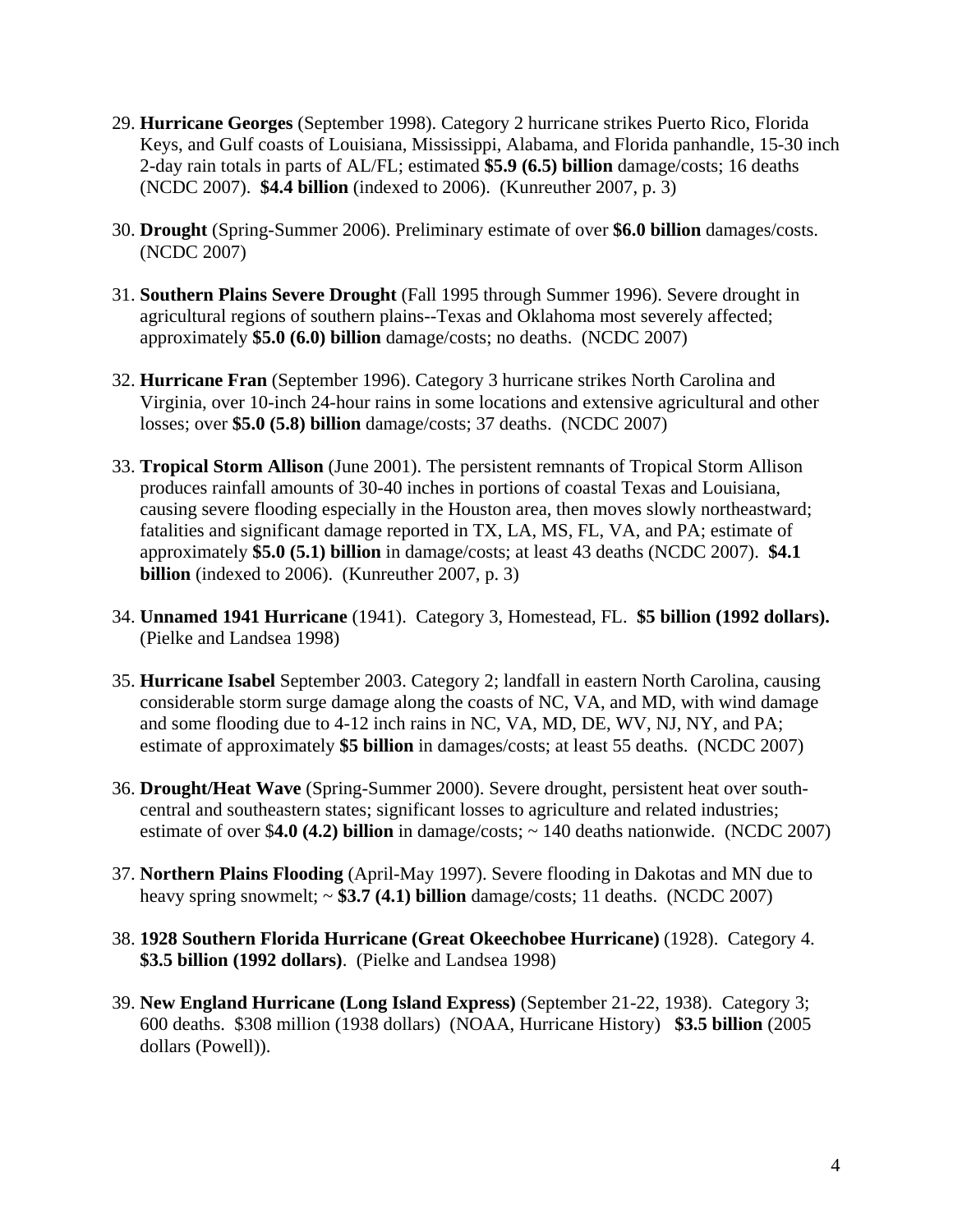- 40. **Tornadoes** and **Severe Storms (**Early May 2003). Numerous tornadoes over the Midwest, MS valley, OH/TN valleys and portions of the southeast, with a modern record one-week total of approximately 400 tornadoes reported; over **\$3.4 billion** in damages/costs; 51 deaths. (NCDC 2007)
- 41. **California Freeze (**December 1990). Record-setting low temperatures for extended period during critical growing period. Temperatures not above 25 degrees in parts of San Joaquin Valley for three to five days and all time record low temperatures were set at Sacramento, Stockton, and Bakersfield. Many records were set for duration of freezing temperatures. The agricultural industry was devastated as acres of trees-not just fruit-were destroyed. Thirtythree counties were disaster-declared. Long-term Strategic Impact: Changed the way crop protection measures were implemented. Calculated damages: **\$3.4 billion** in direct and indirect economic losses including damage to public buildings, utilities, crop damage, and residential burst pipes." (NOAA. *California's Top 15 Weather Events of 1900s.*)
- 42. **Hurricane Alicia** (August 18-21, 1983). Category 3 hurricane--Texas; **\$3.0 (5.9) billion**  damage/costs; 21 deaths. (NCDC 2007)
- 43. **Southeast Ice Storm** (February 1994). Intense ice storm with extensive damage in portions of TX, OK, AR, LA, MS, AL, TN, GA, SC, NC, and VA; approximately **\$3.0 (3.7) billion** damage/costs; 9 deaths. (NCDC 2007)
- 44. **Hurricane Opal** (October 1995). Category 3 hurricane strikes Florida panhandle, Alabama, western Georgia, eastern Tennessee, and the western Carolinas, causing storm surge, wind, and flooding damage; over **\$3.0 (3.6) billion** damage/costs; 27 deaths. (NCDC 2007)
- 45. **California Flooding** (January-March 1995). Frequent winter storms cause 20-70 inches rainfall and periodic flooding across much of California; over **\$3.0 (3.6) billion** damage/costs; 27 deaths. (NCDC 2007)
- 46. **Blizzard of '96 Followed by Flooding** (January 1996). Very heavy snowstorm (1-4 feet) over Appalachians, Mid-Atlantic, and Northeast; followed by severe flooding in parts of same area due to rain and snowmelt; approximately **\$3.0 (3.5) billion** damage/costs; 187 deaths. (NCDC 2007)
- 47. **Flooding** -- **West Coast** (December 1996-January 1997). Torrential rains (10-40 inches in 2 weeks) and snowmelt produce severe flooding over portions of CA, WA, OR, Idaho, Nevada, and Montana; approximately **\$3.0 (3.4) billion** damage/costs; 36 deaths. (NCDC 2007)
- 48. **Hurricane Cleo** (1964). Cat. 2, Miami, FL. **\$2.7 billion (1992 \$)**. (Pielke/Landsea 1998)
- 49. **Unnamed 1949 Hurricane** (1949). Category 3, Palm Beach. **\$2.6 billion (1992 dollars).** (Pielke and Landsea 1998)
- 50. **Hurricane Frederic** (September 12, 1979). Gulf Coast; **\$2.3 billion**. (Pielke/Landsea 1998)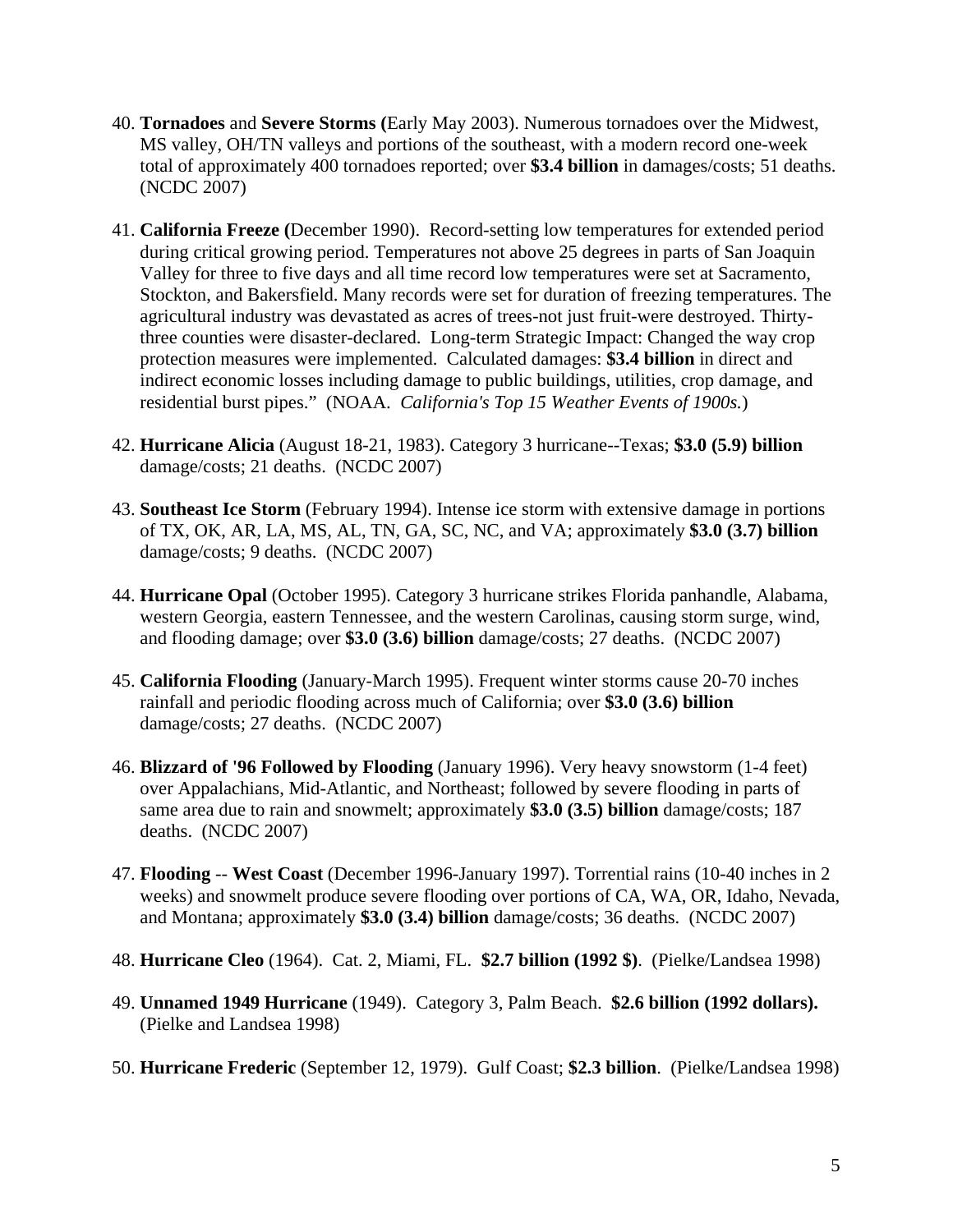- 51. **Oakland Firestorm** (October 1991). Oakland, California firestorm due to low humidities and high winds; approximately **\$2.5 (3.5) billion** damage/costs; 25 deaths. (NCDC 2007)
- 52. **Wildfires Southern California (**Late October to early November 2003). Dry weather, high winds, and resulting wildfires in So. CA. More than 743,000 acres of brush/timber burned, over 3700 homes destroyed; over **\$2.5 billion** damage/costs; 22 deaths. (NCDC 2007)
- 53. **Hurricane Marilyn** (September 1995). Category 2 hurricane devastates U.S. Virgin Islands; estimated **\$2.1 (2.5) billion** damage/costs; 13 deaths. (NCDC 2007)
- 54. **Hurricane Inez** (1966). Cat. 1, South Florida. **\$2.2 billion (1992 \$).** (Pielke/Landsea 1998)
- 55. **Hurricane Agnes** (June 19-25, 1972). Category 1, FL, VA, NY and northeastern states; 122 deaths; **\$2.1 billion**. (NOAA, Hurricane History)
- 56. **Florida Freeze** (December 1983). Severe freeze central/northern Florida; about **\$2.0 (4.0) billion** damage to citrus industry; no deaths. (NCDC 2007)
- 57. **Wildfires Western Fire Season** (Spring-Summer 2000). Severe fire season due to drought and frequent winds, nearly 7 million acres burned; estimate over **\$2.0 (2.1) billion** in damage/costs (includes fire suppression); no deaths reported. (NCDC 2007)
- 58. **Hurricane Dennis** (July 2005). Category 3 hurricane makes landfall in western Florida panhandle resulting in storm surge and wind damage along the FL-AL coasts, along with scattered wind and flood damage in GA, MS, TN. Preliminary estimate of **over \$2 billion** in damage/costs; at least 15 deaths. (NCDC 2007)
- 59. **Wildfire Western Fire Season** (Spring through Fall 2002). Major fires over 11 western states from the Rockies to the west coast, due to drought and periodic high winds, with over 7.1 million acres burned; over **\$ 2.0 billion** in damages/costs; 21 deaths. (NCDC 2007)
- 60. **Hurricane Carla** (September 10, 1961). Texas Coast; 46 deaths; about \$2 billion (1990 dollars). (NOAA 1993)
- 61. **Hail and Tornadoes Midwest and Ohio Valley** (April 2001). Storms, tornadoes, and hail in the states of TX, OK, KS, NE, IA, MO, IL, IN, WI, MI, OH, KY, WV, and PA, over a 6-day period; over **\$1.9 billion** in damage/costs, with the most significant losses due to hail; at least 3 deaths. (NCDC 2007)
- 62. **Winter Storms California**, 1995. "Significant and extended heavy rain and wind. Flooding in coastal regions was particularly notable. The Salinas River exceeded its previous measured record crest by more than four feet...which was within a foot or two of the reputed crest of the legendary 1862 flood. The Monterey Peninsula was effectively cut off from the "mainland". The Napa River set a new peak record and the Russian and Pajaro Rivers approached their record peaks. Extensive flooding from small streams particularly in Placer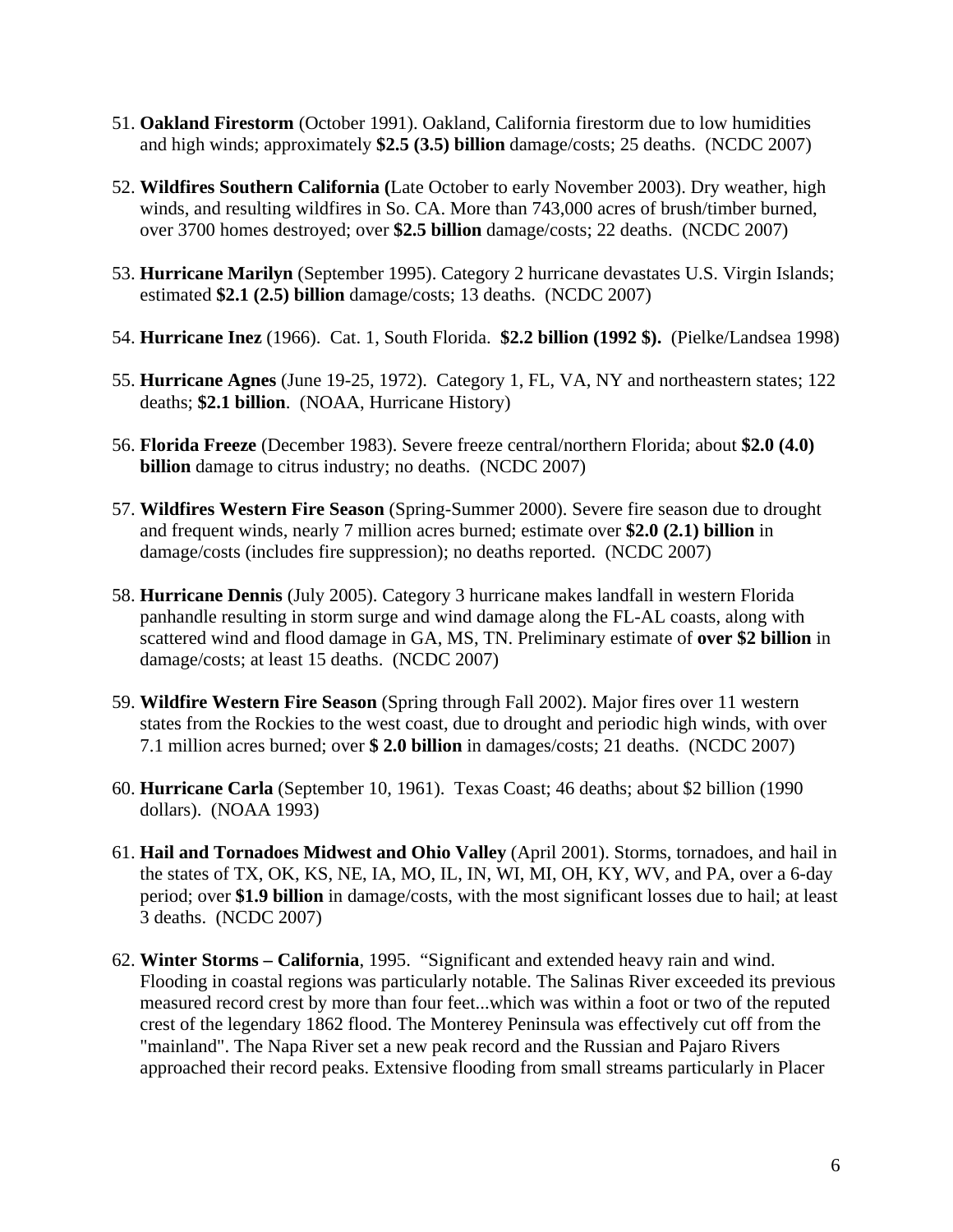County suburbs. Calculated Damages: 28 dead, **\$1.841 billion** economic losses." (NOAA, California's Top 15 Weather Events of 1900s, 2007)

- 63. **California New Year's Flood** (1996/1997). Significant rainfall fell throughout central and northern California from December 26, 1996 through January 3, 1997, with the heaviest and warmest rains on New Year's Eve/Day. Snow levels were above 10,000 feet. Several towns were inundated. Three-hundred square miles were flooded, including the Yosemite Valley, which flooded for the first time since 1861-62. For weeks after the rains stopped rivers continued to flow out of their banks and major roads remained impassable due to flood damage and mudslides. Along I-80...rainfall recorded for the event totaled 3.71 inches at Sacramento...9.57 inches at Auburn...and 29.73 inches at Blue Canyon. Forty-eight counties were disaster-declared, including all 46 counties in northern California. Calculated damages: 8 dead, **\$1.8 billion** economic losses including 23,000 homes and 2,000 businesses damaged or destroyed." (NOAA. *California's Top 15 Weather Events of 1900s.*)
- 64. **Hurricane Iniki** (September 1992). Category 4 hurricane hits Hawaiian island of Kauai; about **\$1.8 (2.4) billion** damage/costs; 7 deaths. (NCDC 2007)
- 65. **1964 Alaskan Earthquake** (March 27,1964). **\$1.6 billion.** (USGS 2001)
- 66. **Hurricane Juan** (October-November 1985). Category 1 hurricane--Louisiana and Southeast U.S.--severe flooding; **\$1.5 (2.8) billion** damage/costs; 63 deaths. (NCDC 2007)
- 67. **Hurricane Bob** (August 1991). Category 2 hurricane--Mainly coastal North Carolina, Long Island, and New England; **\$1.5 (2.1) billion** damage/costs; 18 deaths. (NCDC 2007)
- 68. **Hail** and **Storms** (Early April 2003). Severe storms and large hail over the southern plains and lower MS valley, with Texas hardest hit, and much of the monetary losses due to hail; over **\$ 1.6 billion** in damages/costs: 3 deaths. (NCDC 2007)
- 69. **Tornadoes Oklahoma-Kansas (**May 1999). Outbreak of F4-F5 tornadoes hit the states of Oklahoma and Kansas, along with Texas and Tennessee, Oklahoma City area hardest hit; over **\$1.6 (1.7) billion** damage/costs; 55 deaths. (NCDC 2007)
- 70. **Minnesota Severe Storms/Hail** (May 1998). Very damaging severe thunderstorms, large hail over wide areas of MN; over \$1.5 (1.7) **billion** damage/costs; 1 death. (NCDC 2007)
- 71. **Northeast Ice Storm** (January 1998). Intense ice storm hits Maine, NH, VT, and NY, with extensive forestry losses; **over \$1.4 (1.5) billion** damage/costs; 16 deaths. (NCDC 2007)
- 72. **Hurricane Camille** (1969). Category 5, Gulf Coast, 256 deaths. **\$1.4 billion**. (Pielke, Simonpietri, and Oxelson 1999; NOAA Hurricane History)
- 73. **Hurricane Elena** (August-September 1985). Category 3 hurricane--Florida to Louisiana; **\$1.3 (2.4) billion** damage/costs; 4 deaths. (NCDC 2007)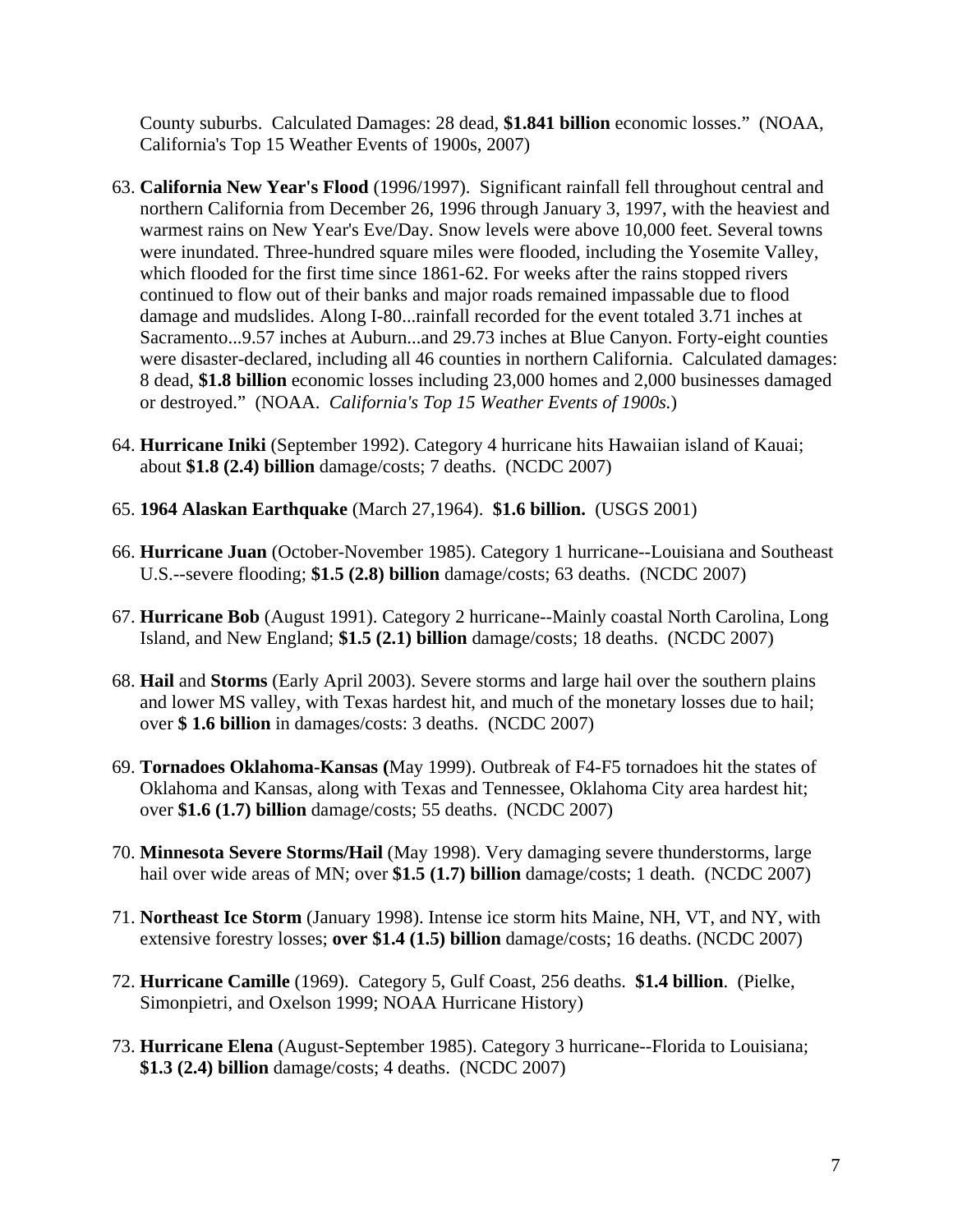- 74. **Tornadoes Arkansas-Tennessee (**January 1999). Two outbreaks of tornadoes in 6-day period strike Arkansas and Tennessee; approximately **\$1.3 (1.4) billion** damage/costs; 17 deaths. (NCDC 2007)
- 75. **California El Niño Storms** (1982-83). Multiple strong storms; high wind, heavy rain and heavy snowfall across CA; led to direct wind damage, higher tides, immediate flooding to coastal and valley locations, mudslides in coastal mountain areas, record snowfall in the Sierra Mountains, and resulting spring snowmelt river flooding. In one 36-hour period, 25 inches of rain fell in the Santa Cruz (coastal) mountains while 8.5 feet of snow fell in the Lake Tahoe region. Forty-six counties were disaster-declared. Calculated Damages: 36 dead, 481 injured, **\$1.209 billion** economic losses including 6,661 homes and 1,330 businesses damaged or destroyed. (NOAA. *California's Top 15 Weather Events of 1900s.*)
- 76. **Gulf States Storms and Flooding** (1982 Early 1983). Storms and flooding related to El Nino, especially in the states of TX, AR, LA, MS, AL, GA, FL; about **\$1.1 (2.2) billion** in damage/costs; at least 50 deaths. (NCDC 2007)
- 77. **Florida Freeze** (January 1985). Severe freeze central/northern Florida; about **\$1.2 (2.2) billion** damage to citrus industry; no deaths. (NCDC 2007)
- 78. **Western Storms and Flooding** (1982 Early 1983). Storms and flooding related to **El Nino**, especially in the states of WA, OR, CA, AZ, NV, ID, UT, MT; about **\$1.1 (2.2) billion** in damage/costs; at least 45 deaths. (NCDC 2007)
- 79. **California El Nino Storms** (1997-1998). California "emergency management agencies and FEMA spent an estimated \$165 million preparing for storms and heavy rain. Actual storm losses in the 1997-1998 El Niño were **\$1.1 billion**…" (*NOAA Magazine* 2002)
- 80. **Nor'easter of 1992** (December 1992). Slow-moving storm batters northeast U.S. coast, New England hardest hit; **\$1.0-\$2.0 (1.3-2.6) billion** damage/costs; 19 deaths. (NCDC 2007)
- 81. **Drought/Heat Wave** -- **Southeast** (Summer 1986). Severe summer drought in parts of the southeastern U.S. with severe losses to agriculture; **\$1.0-\$1.5 (1.8-2.6) billion** in damage/costs; estimated 100 deaths. (NCDC 2007)
- 82. **Drought -- Northern Plains (**Summer 1989). Severe summer drought over much of the northern plains with significant losses to agriculture; at least **\$1.0 (1.5) billion** in damage/costs; no deaths reported. (NCDC 2007)
- 83. **Flooding** (May 1990). Torrential rains cause flooding along the Trinity, Red, Arkansas Rivers in TX, OK, LA, AR; over **\$1.0 (1.4) billion** damage/costs; 13 deaths. (NCDC 2007)
- 84. **Drought/Heat Wave** (Summer 1993). Southeastern U.S.; about **\$1.0 (1.3) billion** damage/costs to agriculture; at least 16 deaths. (NCDC 2007)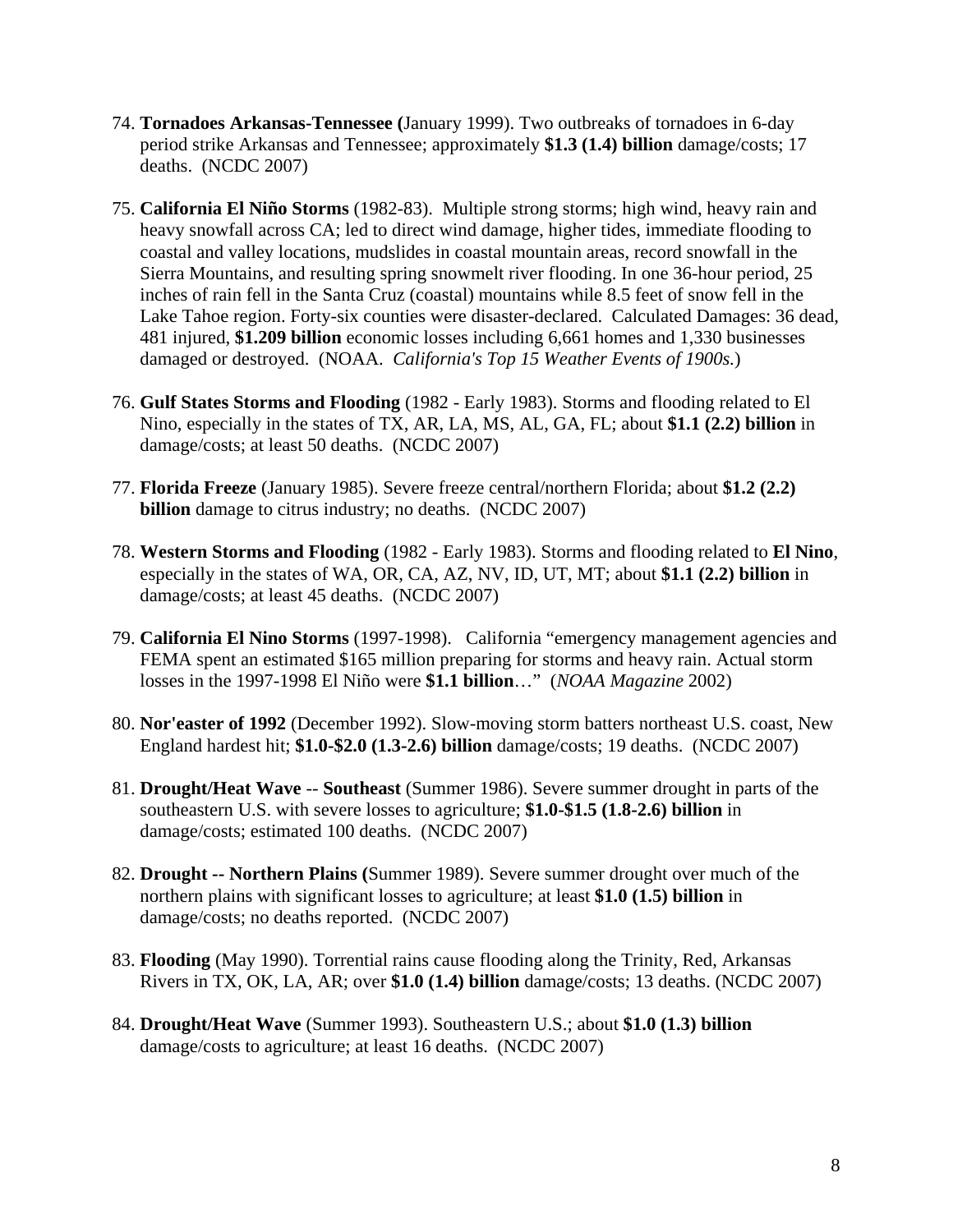- 85. **California Wildfires** (Fall 1993). Dry weather, high winds, and wildfires in southern California; approximately **\$1.0 (1.3) billion** damage/costs; 4 deaths. (NCDC 2007)
- 86. **Tropical Storm Alberto** (July 1994). Remnants of slow-moving Alberto brought torrential 10-25 inch rains in 3 days, widespread flooding, and agricultural damage in parts of Georgia, Alabama, and panhandle of Florida; approximately **\$1.0 (1.2) billion** damage/costs; 32 deaths. (NCDC 2007)
- 87. **Pacific Northwest Severe Flooding** (February 1996). Very heavy, persistent rains (10-30 inches) and melting snow over Oregon, Washington, Idaho, and western Montana; approximately **\$1.0 (1.2) billion** damage/costs; 9 deaths. (NCDC 2007)
- 88. **Texas Flooding** (October 1994). Torrential rain (10-25 inches in 5 days) and thunderstorms cause flooding across much of southeast Texas; approximately **\$1.0 (1.2) billion** damage/costs; 19 deaths. (NCDC 2007)
- 89. **Western Fire Season** (Summer-Fall 1994). Severe fire season; western states; dry weather; approximately **\$1.0 (1.2) billion** damage/costs; death toll undetermined. (NCDC 2007)
- 90. **Eastern Drought/Heat Wave** (Summer 1999). Very dry summer and high temperatures, mainly in eastern U.S., with extensive agricultural losses; over **\$1.0 (1.1) billion** damage/costs; estimated 502 deaths. (NCDC 2007)
- 91. **Southeast Severe Weather** (Winter-Spring 1998). El Nino related tornadoes, flooding in southeastern states; over **\$1.0 (1.1) billion** damage/costs; at least 132 deaths. (NCDC 2007)
- 92. **Flooding and Tornadoes MS and OH Valleys (**March 1997). Tornadoes and severe flooding hit the states of AR, MO, MS, TN, IL, IN, KY, OH, and WV, with over 10 inches in 24 hours in Louisville; **estimated \$1.0 (1.1) billion** damage/costs; 67 deaths. (NCDC 2007)
- 93. **Hurricane Bonnie** (August 1998). Category 3 hurricane strikes eastern North Carolina and Virginia, extensive agricultural damage due to winds and flooding, with 10-inch rains in 2 days in some locations; **approx. \$1.0 (1.1) billion** damage/costs; 3 deaths. (NCDC 2007)
- 94. **Wildfires** (2006). **Well over \$1.0 billion** in overall damages/costs. At least 28 fatalities, including 20 firefighters. (NCDC 2007)
- 95. **California Firestorms (**October 1993). Multiple SO. CA fires; extended period of time; fueled by very dry vegetation and extreme Santa Ana winds. Initial fires ignited by campfires. As winds and fires continued unabated, additional fires ignited by arsonists and downed power lines. Of the twenty identified fires, the initial two were caused by campfires, six by downed power lines, and twelve by arsonists. Calculated Damages: 4 dead, 162 injured, **\$1 billion** economic losses in property alone and 194,000 acres were destroyed." (NOAA. *California's Top 15 Weather Events of 1900s*)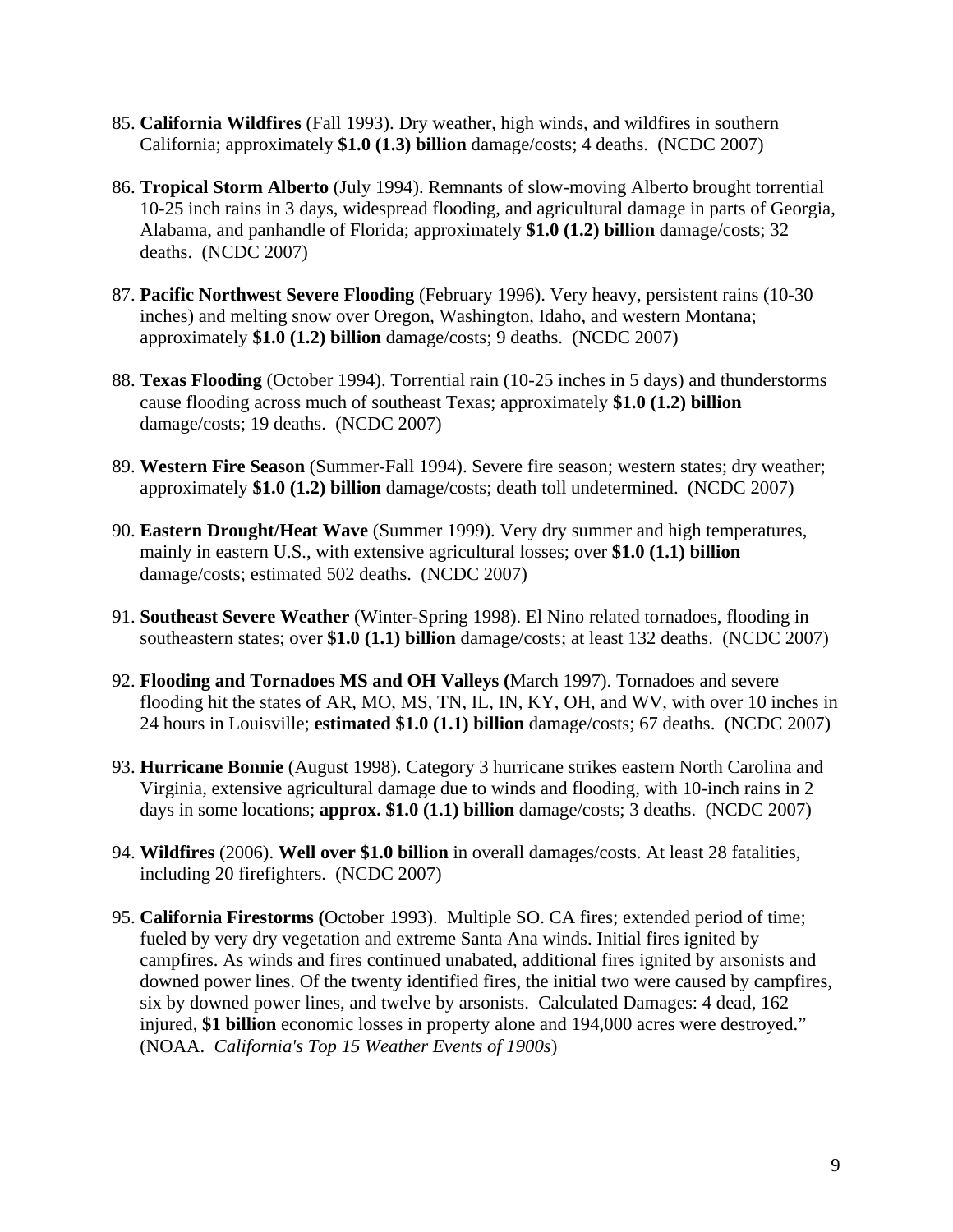- 96. **Tornadoes** and **Severe Storms** (March 2006). Outbreak of tornadoes over portions of the midwest and south during a week-long period-affecting the states of AL, AR, KY, MS, TN, TX, IN, KS, MO, OK. **Over \$1.0 billion** damage/costs. At least 10 deaths. (NCDC 2007)
- 97. **Flooding Texas** (October-November 1998). Severe flooding in southeast Texas from 2 heavy rain events, with 10-20 inch rainfall totals; approximately **\$1.0 (1.1) billion** damage/costs; 31 deaths. (NCDC 2007)
- 98. **Drought** (Spring-Summer 2005). Rather severe localized drought causes significant crop losses (especially for corn and soybeans) in the states of AR, IL, IN, MO, OH, and WI. Preliminary estimate of over **\$1.0 billion** in damage/costs; no reported deaths. (NCDC 2007)
- **99. Hurricane Diane** (1955). Northeast (PA, NJ, NY, CN, RI, MA) 20,000 destroyed or damaged, 200 deaths. **\$1 billion.** (Rozario 2007)
- **100. Great Atlantic Hurricane of 1944** (September 9-16, 1944). Category 4; 390 deaths (340 at sea); approximately **\$1 billion** (1990 dollars). (Cotterly 2002)
- **101. Monthly averaged insured disaster losses in the U.S. 1980-2006. \$1billion.** (GAO, *Climate Change*, May 2007, p. 4)
- **102. Ongoing: Weekly** averaged **total disaster losses** 1989 to the present -- **\$1 billion**. (Mileti, 5)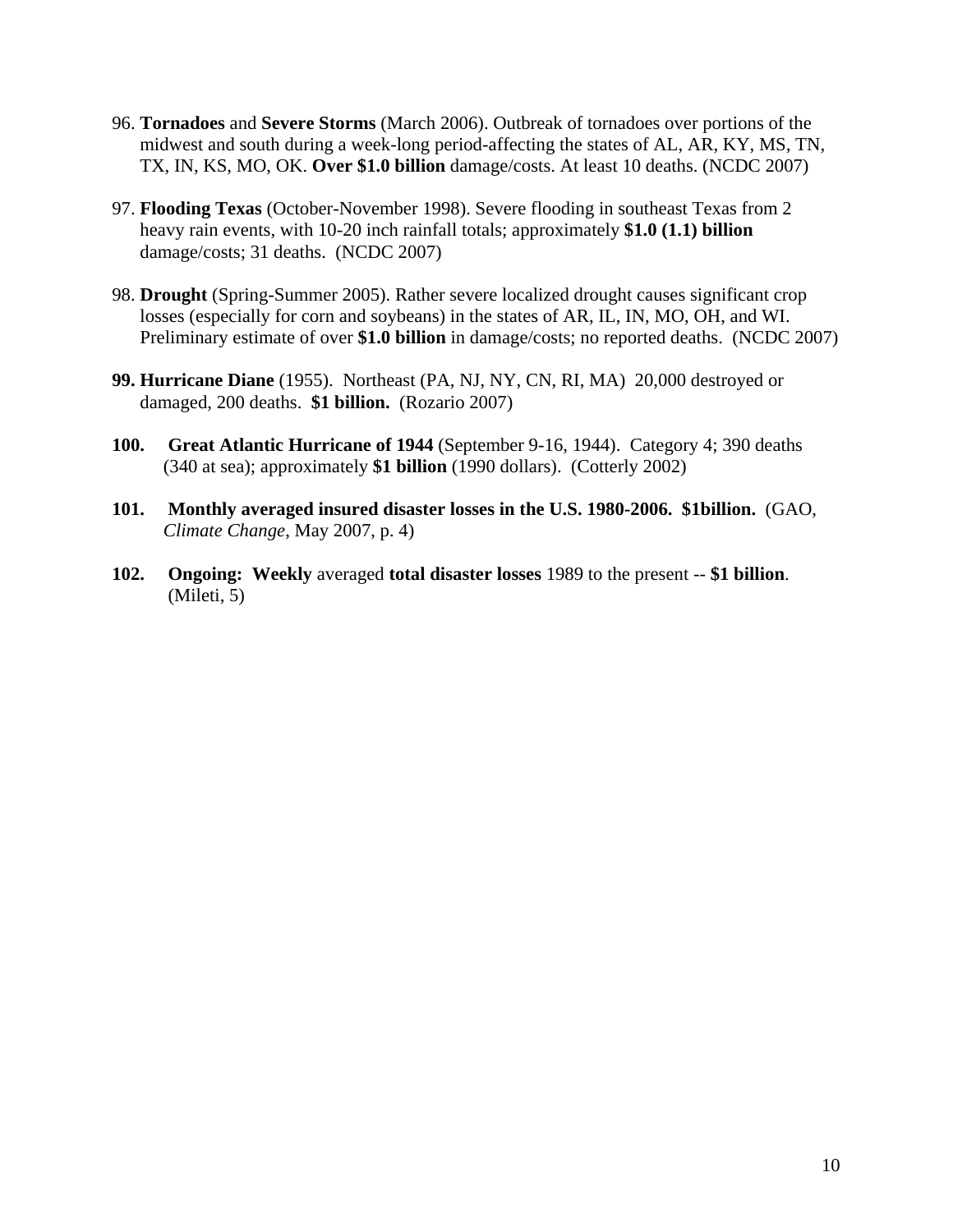## **Part 2: Billion Dollar U.S. Disasters – Chronologically Listed**

- **Ongoing: Monthly** averaged **insured disaster losses** in the U.S. from 1980 to approximately the present **-- \$1 billion** (GAO, *Climate Change,* May 2007, p. 4)
- **Ongoing: Weekly** averaged **total disaster losses** 1989 to the present -- **\$1 billion**. (Mileti, 5)
- **2006 Wildfires** (2006). **Well over \$1.0 billion** in overall damages/costs. At least 28 fatalities, including 20 firefighters. (NCDC 2007)
- **2006 Drought** (Spring-Summer). Estimate of over **\$6.0 billion** damages/costs. (NCDC 2007)
- **2006 Tornadoes**/**Severe Storms** (March 2006). Tornadoes over portions of the midwest and south during a week-long period-affecting the states of AL, AR, KY, MS, TN, TX, IN, KS, MO, OK. **Over \$1.0 billion** damage/costs. At least 10 deaths. (NCDC 2007)
- **2005 Hurricane Wilma** (October 2005). Approximately **\$16 billion** in damage/costs; estimated 35 deaths (NCDC 2007). **\$12.9 billion** (indexed to 2006). (Kunreuther 2007, 3)
- **2005 Hurricane Rita** (September 2005). Category 3; hits Texas-Louisiana border coastal region, creating significant storm surge and wind damage along the coast. Rita reached the third lowest pressure (897 mb) ever recorded in the Atlantic basin. Preliminary estimate of approximately **\$16 billion** in damage/costs; 119 deaths reported - most being indirect (many related to evacuations). (NCDC 2007) Property insurance claims in TX and LA amounted to **\$5.8 billion** (KWTX-TV Online, September 24, 2007). FEMA expenditures by September 24, 2007 topped **\$2 billion** (FEMA Sep 24, 2007 Press Release). **\$10.4 billion** (indexed to 2006). (Kunreuther 2007, p. 3)
- **2005 Hurricane Katrina** (August 2005). Category 3; initially impacts the U.S. as a Category 1 near Miami, FL, then as a strong Category 3 along the eastern LA-western MS coastlines. Preliminary estimate of approximately **\$125 billion** in damage/costs, making this the most expensive natural disaster in U.S. history; approximately 1833 deaths - the highest U.S. total since the 1928 major hurricane in southern Florida. (NCDC 2007)
- **2005 Hurricane Dennis** (July 2005). Category 3 hurricane makes landfall in western Florida panhandle resulting in storm surge and wind damage along the FL-AL coasts, along with scattered wind and flood damage in GA, MS, TN. Preliminary estimate of **over \$2 billion** in damage/costs; at least 15 deaths. (NCDC 2007)
- **2005 Drought** (Spring-Summer 2005). Rather severe localized drought causes significant crop losses in the states of AR, IL, IN, MO, OH, and WI. Preliminary estimate of over **\$1.0 billion** in damage/costs; no reported deaths. (NCDC 2007)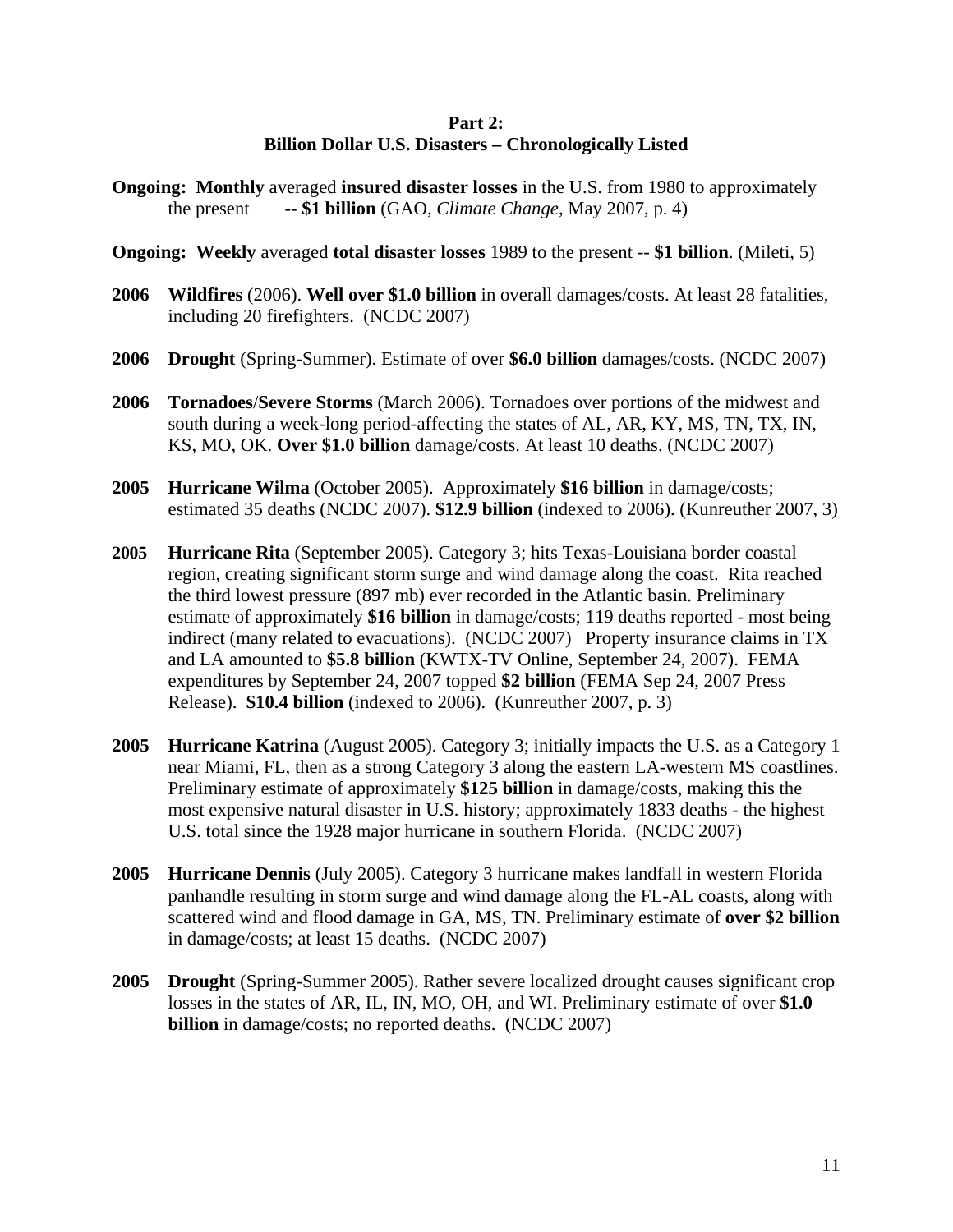- **2004 Hurricane Jeanne** (September 26, 2004). Category 3; makes landfall in east-central Florida. Estimate of over **\$7 billion** in damage/costs; at least 28 deaths (NCDC 2007). **\$4.1 billion** (indexed to 2006). (Kunreuther 2007, p. 3)
- **2004 Hurricane Ivan** (September 2-24, 2004). Category 3; landfall on Gulf coast of Alabama; significant wind, storm surge, flooding damage in coastal AL and FL panhandle; wind & flood damage in GA, SC, NC, VA, LA, MS, WV, MD, TN, KY, OH, DE, NJ, PA, and NY. Estimate of over **\$14 billion** in damage/costs; at least 57 deaths (NCDC 2007). **\$13.6 billion** (indexed to 2006). (Kunreuther 2007, p. 3)
- **2004 Hurricane Frances** (September 5, 2004). Category 2 hurricane makes landfall in eastcentral Florida, causing significant wind, storm surge, and flooding damage in FL, along with considerable flood damage in the states of GA, SC, NC, and NY due to 5-15 inch rains. Estimate of over **\$9 billion** in damage/costs; at least 48 deaths (NCDC 2007). **\$5.5 billion** (indexed to 2006). (Kunreuther 2007, p. 3)
- **2004 Hurricane Charley** August 2004. Category 4; landfall in SW Florida, resulting in major wind and some storm surge damage in FL, along with some damage in the states of SC and NC. Estimate of over **\$15 billion** in damage/costs; at least 35 deaths (NCDC 2007). **\$8.6 billion** (indexed to 2006). (Kunreuther 2007, p. 3)
- **2003 Wildfires So. California (**Late October/early November 2003). Dry weather, high winds, and resulting wildfires in So. CA. More than 743,000 acres of brush/timber burned, over 3700 homes destroyed; over **\$2.5 billion** damage/costs; 22 deaths. (NCDC 2007)
- **2003 Hurricane Isabel** September 2003. Category 2; landfall in eastern NC; considerable storm surge damage along the coasts of NC, VA, and MD, with wind damage and some flooding due to 4-12 inch rains in NC, VA, MD, DE, WV, NJ, NY, and PA; estimate of approximately **\$5 billion** in damages/costs; at least 55 deaths. (NCDC 2007)
- **2003 Northeast Blackout** (August 14, 2003). \$6.8-\$10.3 billion. (ICF Consulting 2003)
- **2003 Tornadoes** and **Severe Storms (**Early May 2003). Numerous tornadoes over the Midwest, MS valley, OH/TN valleys and portions of the southeast, with a modern record one-week total of approximately 400 tornadoes reported; over **\$3.4 billion** in damages/costs; 51 deaths. (NCDC 2007)
- **2003 Hail** and **Storms** (Early April 2003). Severe storms and large hail over the southern plains and lower MS valley, with Texas hardest hit, and much of the monetary losses due to hail; over **\$ 1.6 billion** in damages/costs: 3 deaths. (NCDC 2007)
- **2002 Drought Widespread** (Spring through early Fall 2002). Moderate to Extreme drought over large portions of 30 states, including the western states, the Great Plains, and much of eastern U.S.; estimate over **\$10.0 billion** in damages/costs; no deaths. (NCDC 2007)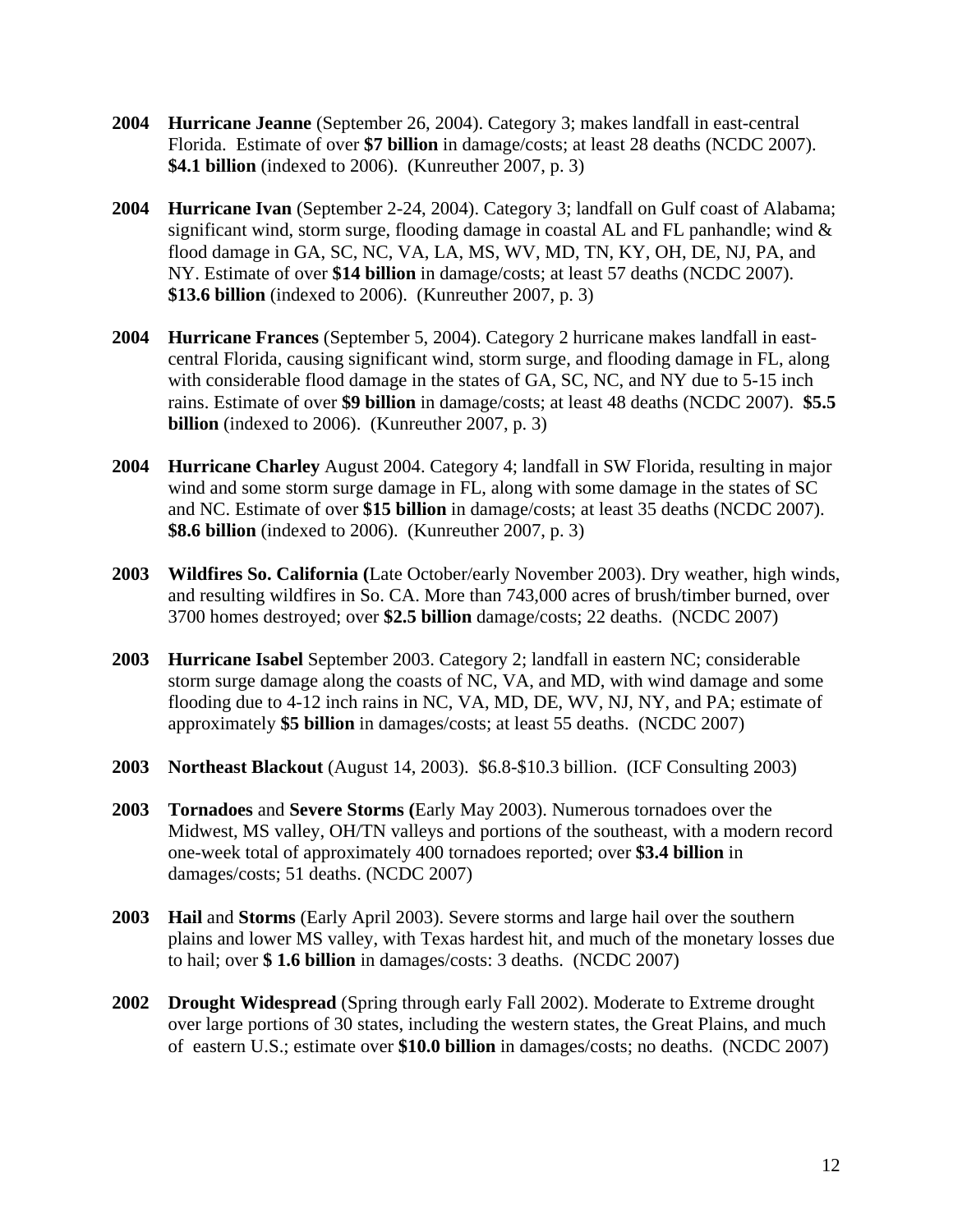- **2002 Wildfire Western Fire Season** (Spring through Fall 2002). Major fires in 11 western states from Rockies to the west coast, due to drought and periodic high winds, with over 7.1 million acres burned; over **\$ 2.0 billion** in damages/costs; 21 deaths. (NCDC 2007)
- **2001 9/11 Terrorist Attacks** (September 2001). The destruction of physical assets was estimated in the national accounts to amount to \$14 billion for private businesses, \$1.5 billion for state and local government enterprises and \$0.7 billion for federal enterprises. Rescue, cleanup and related costs have been estimated to amount to at least \$11 billion for a total direct cost of \$27.2 billion (Looney 2002). **\$35.5 billion** (indexed 20 2006). (Kunreuther, 2007, p. 4.)
- **2001 Tropical Storm Allison** (June 2001). The persistent remnants of Tropical Storm Allison produces rainfall amounts of 30-40 inches in portions of coastal Texas and Louisiana, causing severe flooding especially in the Houston area, then moves slowly northeastward; fatalities and significant damage reported in TX, LA, MS, FL, VA, and PA; estimate of approximately **\$5.0 (5.1) billion** in damage/costs; at least 43 deaths (NCDC 2007). **\$4.1 billion** (indexed to 2006). (Kunreuther 2007, p. 3)
- **2001 Hail and Tornadoes Midwest and Ohio Valley** (April 2001). Storms, tornadoes, and hail in the states of TX, OK, KS, NE, IA, MO, IL, IN, WI, MI, OH, KY, WV, and PA, over a 6-day period; over **\$1.9 billion** in damage/costs, with the most significant losses due to hail; at least 3 deaths. (NCDC 2007)
- **2000 Drought/Heat Wave** (Spring-Summer 2000). Severe drought/persistent heat over southcentral and southeastern states; significant losses to agriculture and related industries; estimate of over \$**4.0 (4.2) billion** in damage/costs; estimated 140 deaths. (NCDC 2007)
- **2000 Wildfires Western Fire Season** (Spring-Summer 2000). Severe fire season due to drought and frequent winds, nearly 7 million acres burned; estimate over **\$2.0 (2.1) billion** in damage/costs (includes fire suppression); no deaths reported. (NCDC 2007)
- **1999 Hurricane Floyd** (September 1999). Large category 2 hurricane makes landfall in eastern NC, causing 10-20 inch rains in 2 days, with severe flooding in NC and some flooding in SC, VA, MD, PA, NY, NJ, DE, RI, CT, MA, NH, and VT; estimate of at least **\$6.0 (6.5) billion** damage/costs; 77 deaths. (NCDC 2007)
- **1999 Eastern Drought/Heat Wave** (Summer 1999). Very dry summer and high temperatures, mainly in eastern U.S., with extensive agricultural losses; over **\$1.0 (1.1) billion** damage/costs; estimated 502 deaths. (NCDC 2007)
- **1999 Tornadoes Oklahoma-Kansas (**May 1999). Outbreak of F4-F5 tornadoes hit the states of Oklahoma and Kansas, along with Texas and Tennessee, Oklahoma City area hardest hit; over **\$1.6 (1.7) billion** damage/costs; 55 deaths. (NCDC 2007)
- **1999 Tornadoes Arkansas-Tennessee (**January 1999). Two tornado outbreaks in 6-day period strike AK and TN; ~ **\$1.3 (1.4) billion** damage/costs; 17 deaths. (NCDC 2007)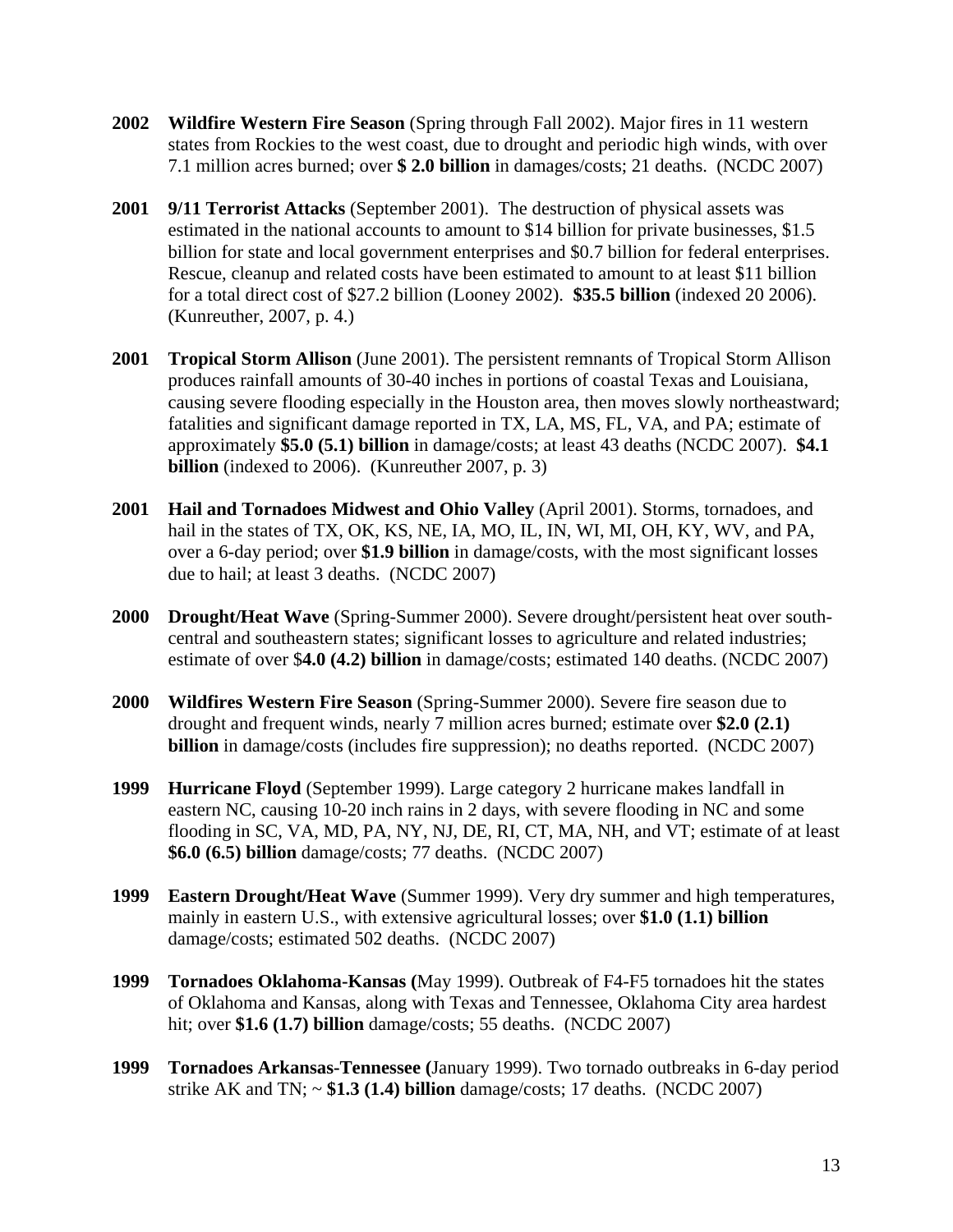- **1998 Flooding Texas** (October-November 1998). Severe flooding in southeast Texas from 2 heavy rain events, with 10-20 inch rainfall totals; approximately **\$1.0 (1.1) billion** damage/costs; 31 deaths. (NCDC 2007)
- **1998 Hurricane Georges** (September 1998). Category 2; strikes Puerto Rico, Florida Keys, and Gulf coasts of LA, MS, AL, and FL panhandle, 15-30 inch 2-day rain totals in parts of AL/FL; estimated **\$5.9 (6.5) billion** damage/costs; 16 deaths (NCDC 2007). **\$4.4 billion** (indexed to 2006). (Kunreuther 2007, p. 3)
- **1998 Hurricane Bonnie** (August 1998). Category 3; eastern North Carolina and Virginia, extensive agricultural damage due to winds and flooding, with 10-inch rains in 2 days in some locations; **approx. \$1.0 (1.1) billion** damage/costs; 3 deaths. (NCDC 2007)
- **1998 Minnesota Severe Storms/Hail** (May 1998). Severe thunderstorms with large hail over wide areas of Minnesota; over **\$1.5 (1.7) billion** damage/costs; 1 death. (NCDC 2007)
- **1998 Southeast Severe Weather** (Winter-Spring 1998). El Nino related tornadoes, flooding; So.East states; over **\$1.0 (1.1) billion** damage/costs; at least 132 deaths. (NCDC 2007)
- **1998 Northeast Ice Storm** (January 1998). Intense ice storm hits Maine, New Hampshire, Vermont, and New York, with extensive forestry losses; **over \$1.4 (1.5) billion** damage/costs; 16 deaths. (NCDC 2007)
- **1997/8 California El Nino Storms** (1997-1998). California "emergency management agencies and FEMA spent an estimated \$165 million preparing for storms and heavy rain. Actual storm losses in the 1997-1998 El Niño were **\$1.1 billion**…" (*NOAA Magazine* 2002)
- **1997 Northern Plains Flooding** (April-May 1997). Dakotas and MN due to heavy spring snowmelt; approximately **\$3.7 (4.1) billion** damage/costs; 11 deaths. (NCDC 2007)
- **1997 Flooding and Tornadoes MS and OH Valleys (**March 1997). Tornadoes, severe flooding hit AR, MO, MS, TN, IL, IN, KY, OH, and WV, with over 10 inches in 24 hours in Louisville; **estimated \$1.0 (1.1) billion** damage/costs; 67 deaths. (NCDC 2007)
- **1996/7 Flooding** -- **West Coast** (December 1996-January 1997). Torrential rains (10-40 inches in 2 weeks) and snowmelt produce severe flooding over portions of California, Washington, Oregon, Idaho, Nevada, and Montana; approximately **\$3.0 (3.4) billion** damage/costs; 36 deaths. (NCDC 2007)
- **1996/7 California New Year's Flood** (1996/1997). Significant rainfall throughout central and northern California from December 26, 1996 through January 3, 1997; heaviest rains on New Year's Eve/Day. Several towns were inundated. Three-hundred square miles flooded, including Yosemite Valley (for first time since 1861-62). Rivers continued to flow out of their banks for weeks and major roads remained impassable due to flood damage and mudslides. Forty-eight counties were disaster-declared, including all 46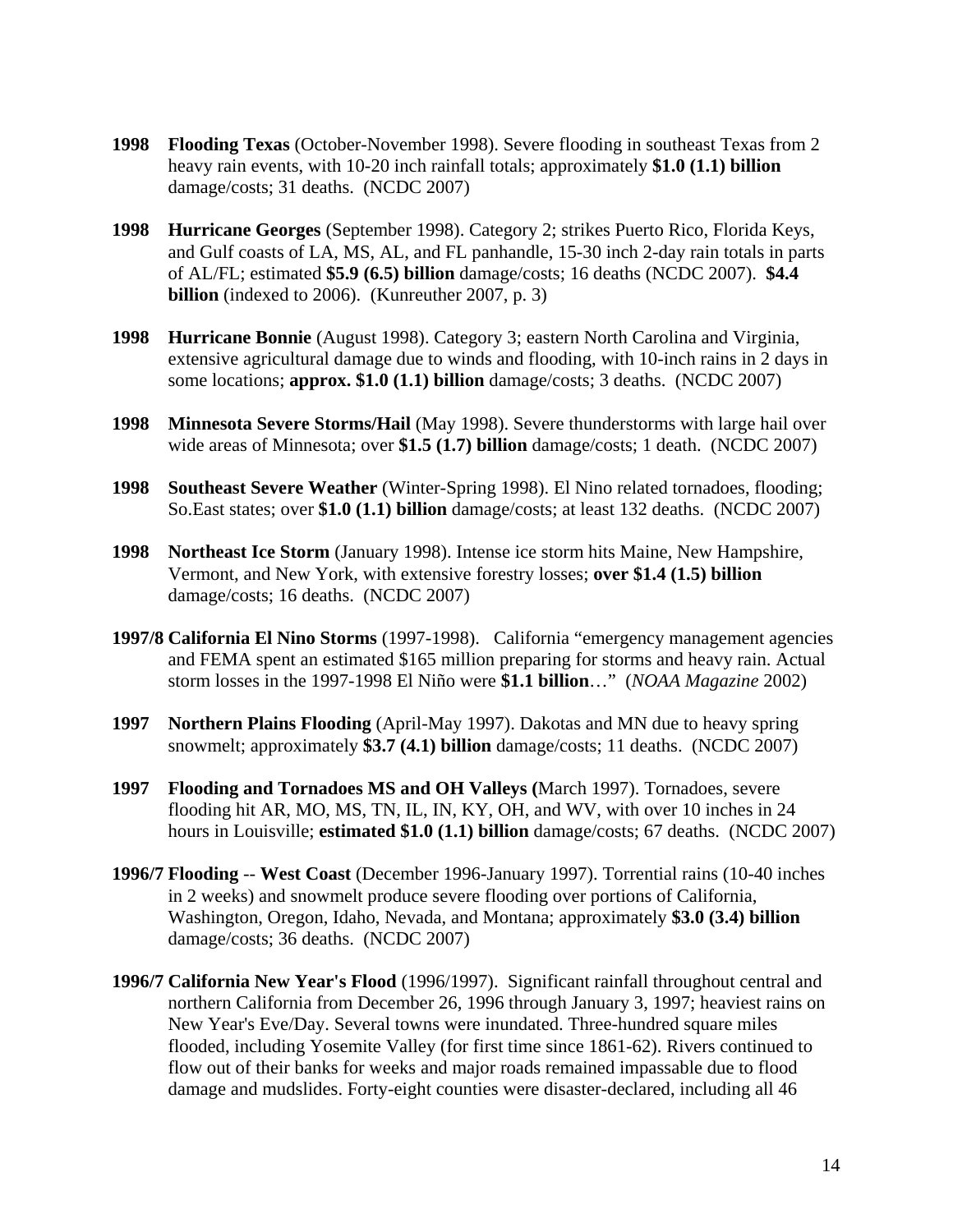counties in northern California. Calculated damages: 8 dead, **\$1.8 billion** economic losses including 23,000 homes and 2,000 businesses damaged or destroyed." (NOAA. *California's Top 15 Weather Events of 1900s.*)

- **1996 Hurricane Fran** (September 1996). Category 3 hurricane strikes North Carolina and Virginia, over 10-inch 24-hour rains in some locations and extensive agricultural and other losses; over **\$5.0 (5.8) billion** damage/costs; 37 deaths. (NCDC 2007)
- **1996 Pacific Northwest Severe Flooding** (February 1996). Very heavy, persistent rains (10- 30 inches) and melting snow over Oregon, Washington, Idaho, and western Montana; approximately **\$1.0 (1.2) billion** damage/costs; 9 deaths. (NCDC 2007)
- **1996 Blizzard of '96 Followed by Flooding** (January 1996). Very heavy snowstorm (1-4 feet) over Appalachians, Mid-Atlantic, and Northeast; followed by severe flooding due to rain and snowmelt; approximately **\$3.0 (3.5) billion** damage/costs; 187 deaths. (NCDC 2007)
- **1995/6 Southern Plains Severe Drought** (Fall 1995 through Summer 1996). Severe drought in agricultural regions of southern plains--Texas and Oklahoma most severely affected; approximately **\$5.0 (6.0) billion** damage/costs; no deaths. (NCDC 2007)
- **1995 Winter Storms California**, 1995. "Significant and extended heavy rain and wind. Flooding in coastal regions was particularly notable. The Salinas River exceeded its previous measured record crest by more than four feet...which was within a foot or two of the reputed crest of the legendary 1862 flood. The Monterey Peninsula was effectively cut off from the "mainland". The Napa River set a new peak record and the Russian and Pajaro Rivers approached their record peaks. Extensive flooding from small streams particularly in Placer County suburbs. Calculated Damages: 28 dead, **\$1.841 billion** economic losses." (NOAA, California's Top 15 Weather Events of 1900s, 2007)
- **1995 Hurricane Opal** (October 1995). Category 3; Florida panhandle, Alabama, western Georgia, eastern Tennessee, and the western Carolinas, causing storm surge, wind, and flooding damage; over **\$3.0 (3.6) billion** damage/costs; 27 deaths. (NCDC 2007)
- **1995 Hurricane Marilyn** (September 1995). Category 2 hurricane devastates U.S. Virgin Islands; estimated **\$2.1 (2.5) billion** damage/costs; 13 deaths. (NCDC 2007)
- **1995 Texas/Oklahoma/Louisiana/Mississippi Severe Weather and Flooding** May 1995. Torrential rains, hail, and tornadoes across Texas - Oklahoma and southeast Louisiana southern Mississippi, with Dallas and New Orleans areas (10-25 inches in 5 days) hardest hit; **\$5.0-\$6.0 (6.5-7.1) billion** damage/costs; 32 deaths. (NCDC 2007)
- **1994 Northridge Earthquake (**January 17,1994). Magnitude 6.7. Over 60 deaths, more than 5,000 injuries, and over 25,000 people left homeless. Direct economic losses are estimated at about **\$25 billion**. (FEMA 2006) **\$41 billion** (Insurance Journal 2006). **\$19 billion** (indexed to 2006). (Kunreuther 2007, 3)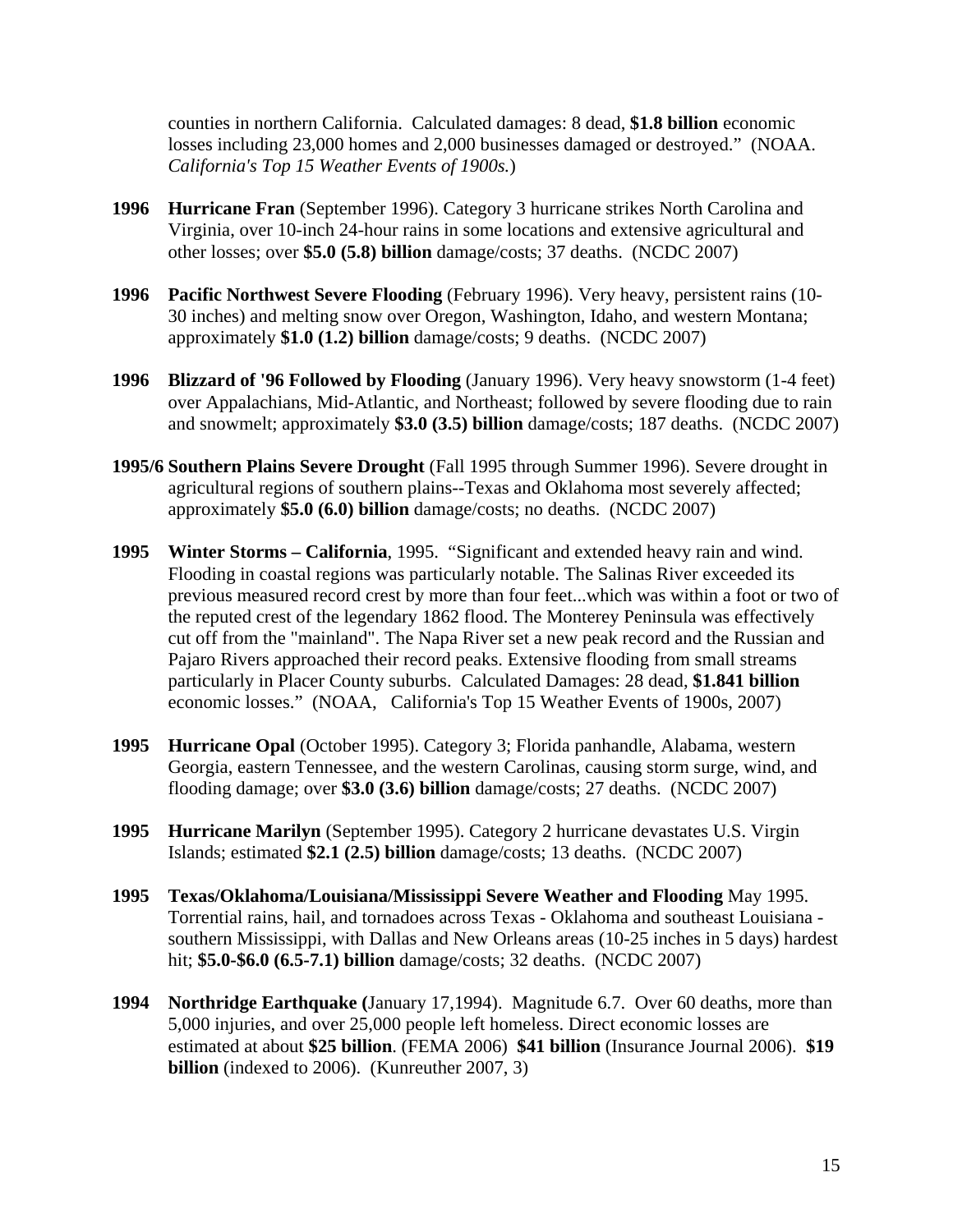- **1994 Southeast Ice Storm** (February 1994). Intense ice storm with extensive damage in portions of TX, OK, AR, LA, MS, AL, TN, GA, SC, NC, and VA; approximately **\$3.0 (3.7) billion** damage/costs; 9 deaths. (NCDC 2007)
- **1994 Western Fire Season** (Summer-Fall 1994). Severe fire season in western states due to dry weather; approximately **\$1.0 (1.2) billion** damage/costs. (NCDC 2007)
- **1994 Texas Flooding** (October 1994). Torrential rain (10-25 inches in 5 days) and thunderstorms cause flooding across much of southeast Texas; approximately **\$1.0 (1.2) billion** damage/costs; 19 deaths. (NCDC 2007)
- **1994 Tropical Storm Alberto** (July 1994). Brought torrential 10-25 inch rains in 3 days; widespread flooding; agricultural damage in parts of Georgia, Alabama, and panhandle of Florida; approximately **\$1.0 (1.2) billion** damage/costs; 32 deaths. (NCDC 2007)
- **1993 California Firestorms (**October 1993). Multiple fires, So. California, extended period of time, fueled by very dry vegetation and extreme Santa Ana winds. Initial fires ignited by campfires. As winds and fires continued unabated, additional fires were ignited by arsonists and downed power lines. Of twenty identified fires, initial two were caused by campfires, six by downed power lines, and twelve by arsonists. Calculated Damages: 4 dead, 162 injured, **\$1 billion** economic losses in property alone and 194,000 acres were destroyed. (NOAA. *California's Top 15 Weather Events of 1900s*)
- **1993 California Wildfires** (Fall 1993). Dry weather, high winds, and wildfires in southern California; approximately **\$1.0 (1.3) billion** damage/costs; 4 deaths. (NCDC 2007)
- **1993 Midwest Flooding** (Summer 1993). Severe, widespread flooding in central U.S. due to persistent heavy rains and thunderstorms; approximately **\$21.0 (26.7) billion** damage/costs; 48 deaths. (NCDC 2007)
- **1993 Drought/Heat Wave** (Summer 1993). Southeastern U.S.; about **\$1.0 (1.3) billion** damage/costs to agriculture; at least 16 deaths. (NCDC 2007
- **1993 Storm/Blizzard** (March 1993). "Storm of the Century" hits entire eastern seaboard with tornadoes, high winds, and heavy snows (2-4 feet); **\$5.0-\$6.0 (6.3-7.6) billion** damage/costs; approximately 270 deaths. (NCDC 2007)
- **1992 Nor'easter of 1992** (December 1992). Slow-moving storm hits northeast U.S. coast, New England hardest hit; **\$1.0-\$2.0 (1.3-2.6) billion** damage/costs; 19 deaths. (NCDC 2007)
- **1992 Hurricane Iniki** (September 1992). Category 4 hurricane hits Hawaiian island of Kauai; about **\$1.8 (2.4) billion** damage/costs; 7 deaths. (NCDC 2007)
- **1992 Hurricane Andrew** (August 1992). Category 5 hurricane hits Florida and Louisiana, high winds damage or destroy over 125,000 homes; approximately **\$27.0 (35.6) billion** damage/costs; 61 deaths. (NCDC 2007)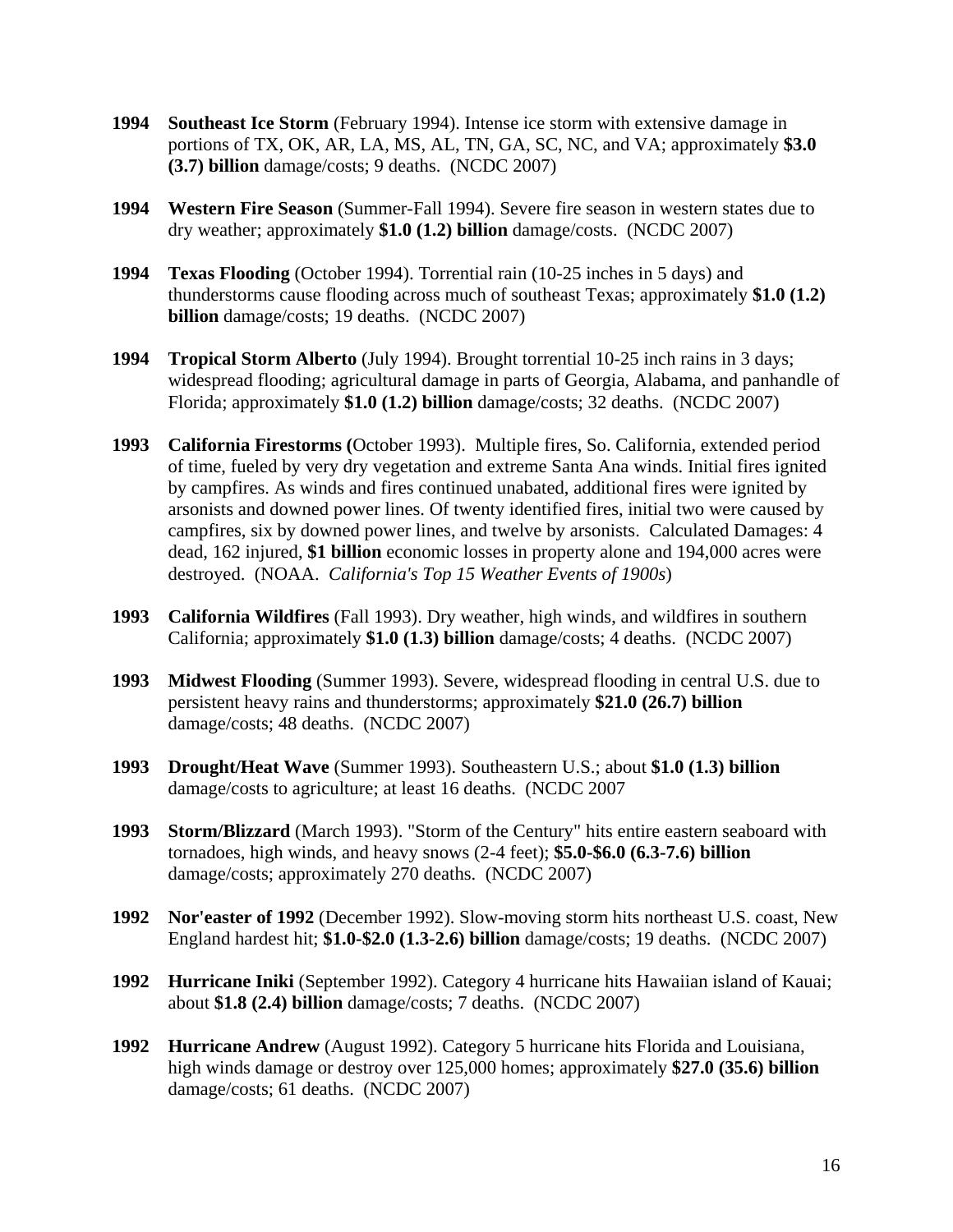- **1991 Oakland Firestorm** (October 1991). Oakland, California firestorm due to low humidities and high winds; approximately **\$2.5 (3.5) billion** damage/costs; 25 deaths. (NCDC 2007)
- **1991 Hurricane Bob** (August 1991). Category 2; mainly coastal North Carolina, Long Island, and New England; **\$1.5 (2.1) billion** damage/costs; 18 deaths. (NCDC 2007)
- **1990 California Freeze (**December 1990). "Record-setting low temperatures for an extended period of time during a critical growing period. Temperatures did not get above 25 degrees in parts of the San Joaquin Valley for three to five days and all time record low temperatures were set at Sacramento, Stockton, and Bakersfield. Many records were set for duration of freezing temperatures. The agricultural industry was devastated as acres of trees-not just fruit-were destroyed. Thirty-three counties were disaster-declared…. Calculated damages: **\$3.4 billion** in direct and indirect economic losses including damage to public buildings, utilities, crop damage, and residential burst pipes." (NOAA. *California's Top 15 Weather Events of 1900s.*)
- **1990 Flooding** (May 1990). Torrential rains; flooding along Trinity, Red, Arkansas Rivers in TX, OK, LA, AR; over **\$1.0 (1.4) billion** damage/costs; 13 deaths. (NCDC 2007)
- **1989 Loma Prieta Earthquake** (October 17, 1989). Magnitude 6.9. Killed 63 people, caused an estimated **\$6 billion to \$10 billion** in property loss. (USGS 1999)
- **1989 Hurricane Hugo** (September 1989). Category 4 hurricane devastates South and North Carolina with  $\sim$  20-foot storm surge and severe wind damage after hitting Puerto Rico and the U.S. Virgin Islands; over **\$9.0 (13.9) billion** damage/costs (about **\$7.1 (10.9) billion** in Carolinas); 86 deaths (57--U.S. mainland, 29--U.S. Islands) (NCDC 2007). **\$7.4 billion** (indexed to 2006). Kunreuther 2007. p. 3)
- **1989 Drought -- Northern Plains (**Summer 1989). Severe summer drought over much of the northern plains with significant losses to agriculture; at least **\$1.0 (1.5) billion** in damage/costs; no deaths reported. (NCDC 2007)
- **1988 Southern Drought/Heat Wave** (Summer 1998). Severe drought and heat wave from Texas/Oklahoma eastward to the Carolinas; **\$6.0-\$9.0 billion** (6.6-9.9) damage/costs to agriculture and ranching; at least 200 deaths. (NCDC 2007)
- **1988 Drought/Heat Wave** (Summer 1988). Central and eastern U.S.; very severe losses to agriculture and related industries; estimated **\$40.0 (61.6) billion** damage/costs; estimated 5,000 to 10,000 deaths (includes heat stress-related). (NCDC 2007)
- **1986 Drought/Heat Wave** -- **Southeast** (Summer 1986). Severe summer drought in parts of the southeastern U.S. with severe losses to agriculture; **\$1.0-\$1.5 (1.8-2.6) billion** in damage/costs; estimated 100 deaths. (NCDC 2007)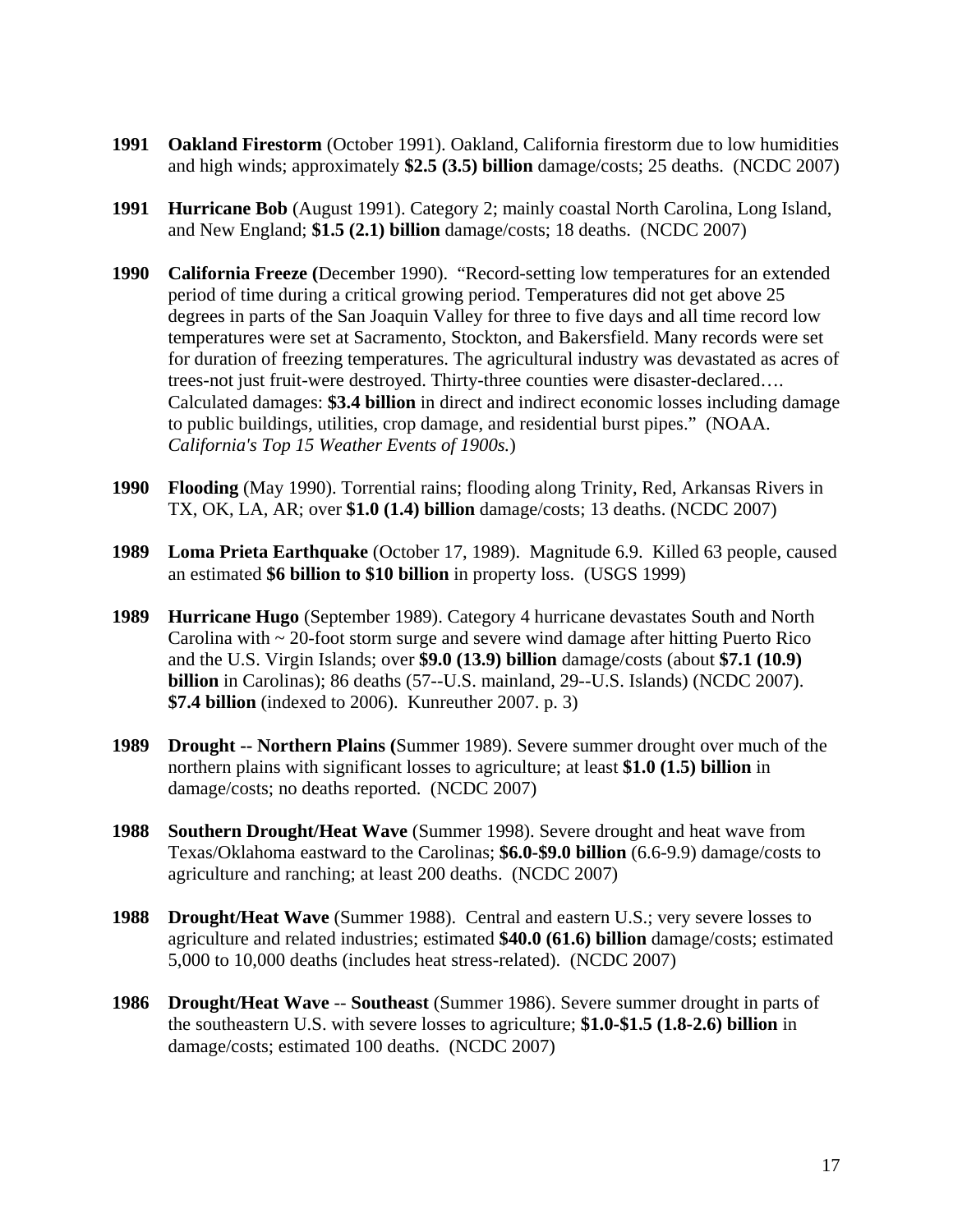- **1985 Hurricane Juan** (October-November 1985). Category 1; Louisiana and Southeast U.S.- severe flooding; **\$1.5 (2.8) billion** damage/costs; 63 deaths. (NCDC 2007)
- **1985 Hurricane Elena** (August-September 1985). Category 3 hurricane--Florida to Louisiana; **\$1.3 (2.4) billion** damage/costs; 4 deaths. (NCDC 2007)
- **1985 Florida Freeze** (January 1985). Severe freeze central/northern Florida; about **\$1.2 (2.2) billion** damage to citrus industry; no deaths. (NCDC 2007)
- **1983 Hurricane Alicia** (August 18-21, 1983). Category 3 hurricane--Texas; **\$3.0 (5.9) billion**  damage/costs; 21 deaths. (NCDC 2007)
- **1983 Florida Freeze** (December 1983). Severe freeze central/northern Florida; about **\$2.0 (4.0) billion** damage to citrus industry; no deaths. (NCDC 2007)
- **1982/3 Western Storms and Flooding** (1982 Early 1983). Storms and flooding related to **El Nino**, especially in the states of WA, OR, CA, AZ, NV, ID, UT, MT; about **\$1.1 (2.2) billion** in damage/costs; at least 45 deaths. (NCDC 2007)
- **1982/3 California El Niño Storms** (1982-83). "Multiple strong storms brought high wind, heavy rain, and heavy snowfall across all of California. This led to direct wind damage, higher tides, immediate flooding to coastal and valley locations, mudslides in coastal mountain areas, record snowfall in the Sierra Mountains, and resulting spring snowmelt river flooding. In one 36-hour period, 25 inches of rain fell in the Santa Cruz (coastal) mountains while 8.5 feet of snow fell in the Lake Tahoe region. Forty-six counties were disaster-declared…. Calculated Damages: 36 dead, 481 injured, **\$1.209 billion** economic losses including 6,661 homes and 1,330 businesses damaged or destroyed." (NOAA. *California's Top 15 Weather Events of 1900s.*)
- **1982/3 Gulf States Storms and Flooding** (1982 Early 1983). Storms and flooding related to El Nino, especially in the states of TX, AR, LA, MS, AL, GA, FL; about **\$1.1 (2.2) billion** in damage/costs; at least 50 deaths. (NCDC 2007)
- **1980 Drought/Heat Wave** (June-Sept.1980). Central/Eastern U.S.; estimated **\$20.0 (48.4) billion** damage/costs to agriculture and related industries; estimated 10,000 deaths (includes heat stress-related). (NCDC 2007)
- **1979 Hurricane Frederic** (12 Sep 1979). Gulf Coast; **\$2.3 billion**. (Pielke/Landsea 1998)
- **1972 Hurricane Agnes** (June 19-25, 1972). Category 1, FL, VA, NY and northeastern states; 122 deaths; **\$2.1 billion**. (NOAA, Hurricane History)
- **1969 Hurricane Camille** (1969). Category 5, Gulf Coast, 256 deaths. **\$1.4 billion**. (Pielke, Simonpietri, and Oxelson 1999; NOAA Hurricane History)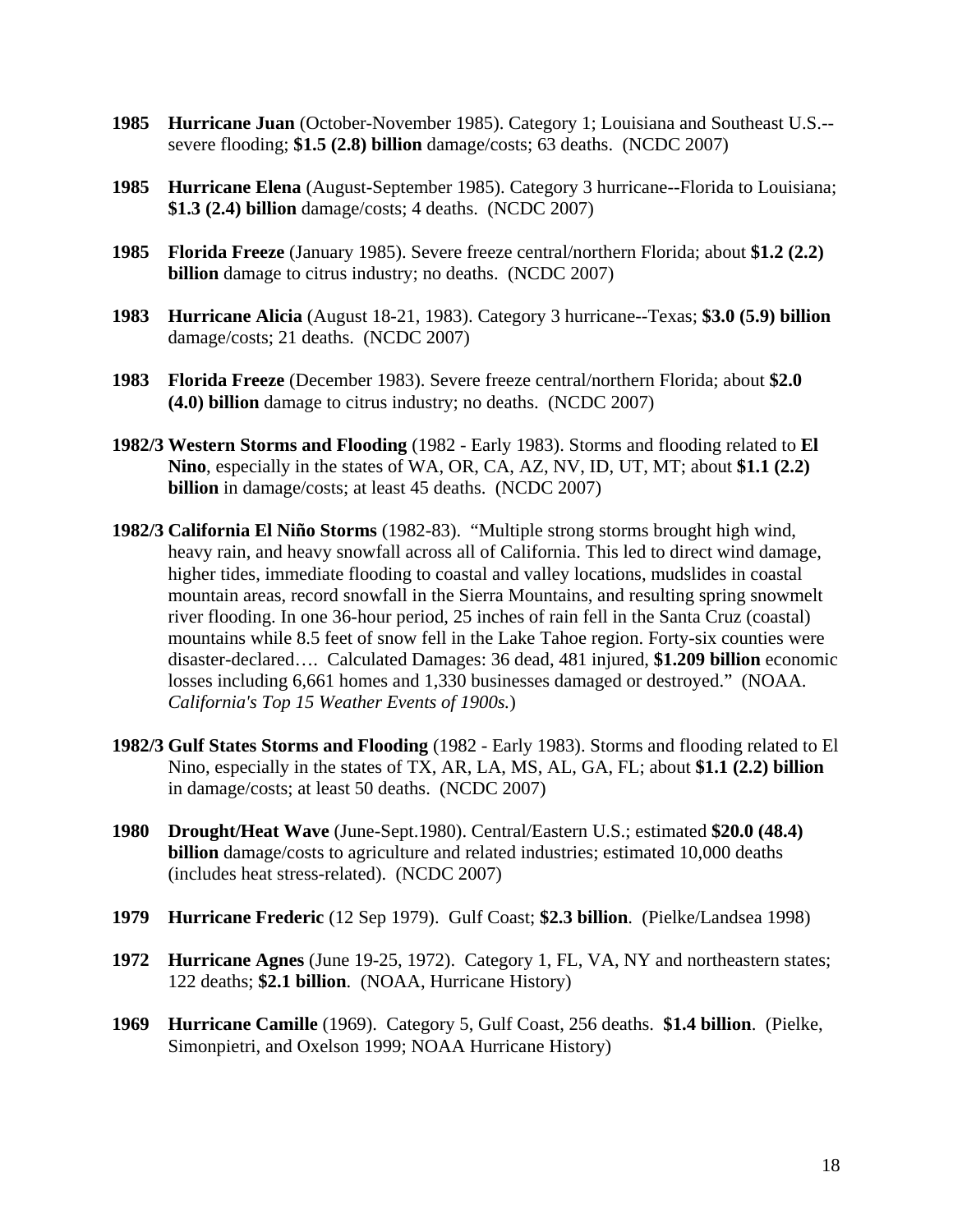- **1966 Hurricane Inez** (September 21-October 10, 1966). Category 1, South Florida. **\$2.2 billion (1992 dollars).** (Pielke and Landsea 1998)
- **1964 1964 Alaskan Earthquake** (March 27, 1964). **\$1.6 billion.** (USGS 2001)
- **1964 Hurricane Cleo** (August 20-September 5, 1964). Category 2, Miami, FL. **\$2.7 billion (1992 dollars)**. (Pielke and Landsea 1998)
- **1962 Hurricane Betsy** (August 27-September 13, 1962). Category 3, Southern FL. **\$15 billion (1992 dollars**). (Pielke and Landsea, 1998)
- **1961 Hurricane Carla** (September 10, 1961). Texas Coast; 46 deaths; about \$2 billion (1990 dollars). (NOAA 1993)
- **1960 Hurricane Donna** (August 29-September 14). Category 4, Sombrero Key, FL. **\$10 billion (1992 dollars)**. (Pielke and Landsea, 1998)
- **1955 Hurricane Diane** (1955). Northeast (PA, NJ, NY, CN, RI, MA) 20,000 destroyed or damaged, 200 deaths. **\$1 billion.** (Rozario 2007)
- **1949 Unnamed 1949 Hurricane** (1949). Category 3, Palm Beach. **\$2.6 billion (1992 dollars).** (Pielke and Landsea 1998)
- **1947 Unnamed 1947 Hurricane** (1947). Category 4, Pompano Beach, FL. **\$9 billion (1992 dollars).** (Pielke and Landsea 1998)
- **1944 Great Atlantic Hurricane of 1944** (September 9-16, 1944). Category 4; 390 deaths (340 at sea); approximately **\$1 billion** (1990 dollars). (Cotterly 2002)
- **1941 Unnamed 1941 Hurricane** (1941). Category 3, Homestead, FL. **\$5 billion (1992 dollars).** (Pielke and Landsea 1998)
- **1938 New England Hurricane (Long Island Express)** (Sep 21-22). Cat. 3; 600 deaths. \$308 million (1938 dollars) (NOAA, Hurricane History) **\$3.5 billion** (2005 dollars (Powell)).
- **1928 1928 Southern Florida Hurricane (Great Okeechobee Hurricane)** (1928). Category 4. **\$3.5 billion (1992 dollars)**. (Pielke and Landsea 1998
- **1926 Miami Hurricane** (September 18-21, 1926). Cat. 4; **\$102 billion.** (Pielke 2005) "With a highly transient population across southeastern Florida during the 1920s, the death toll is uncertain since more than 800 people were missing in the aftermath of the cyclone. A Red Cross report lists 373 deaths and 6,381 injuries as a result of the hurricane… would be a \$90 billion disaster had it occurred in recent times" (NOAA Hurricane History).
- **1915 Galveston Hurricane** (1915), **\$32 billion**. (Pielke 2005)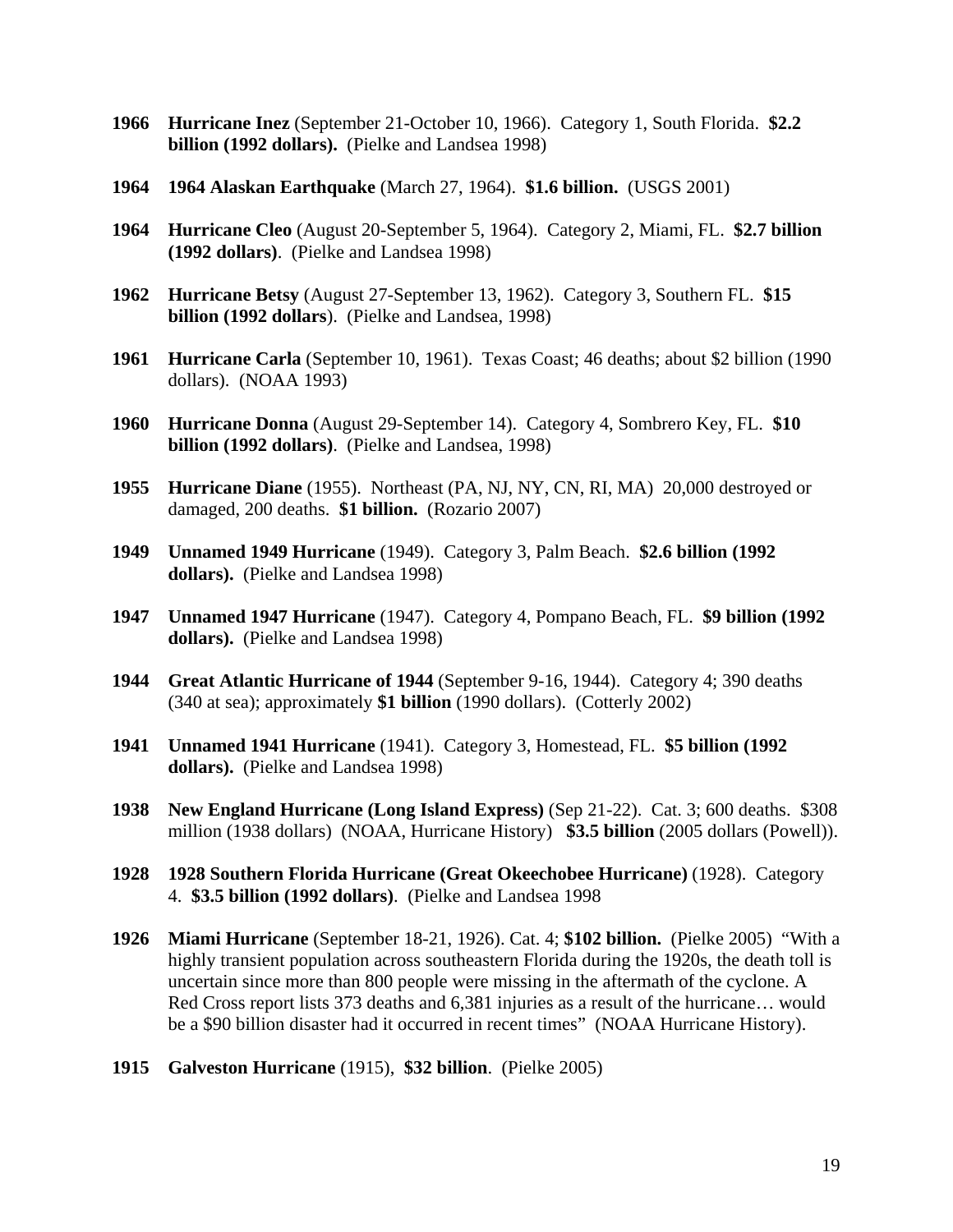- **1906 San Francisco 1906 Earthquake** (1906). \$400 million in 1906 dollars (approximately **\$8.2 billion** 2006 dollars). (Frantz 2005)
- **1900 Galveston Hurricane** (1900). **\$38 billion**. (Pielke 2005)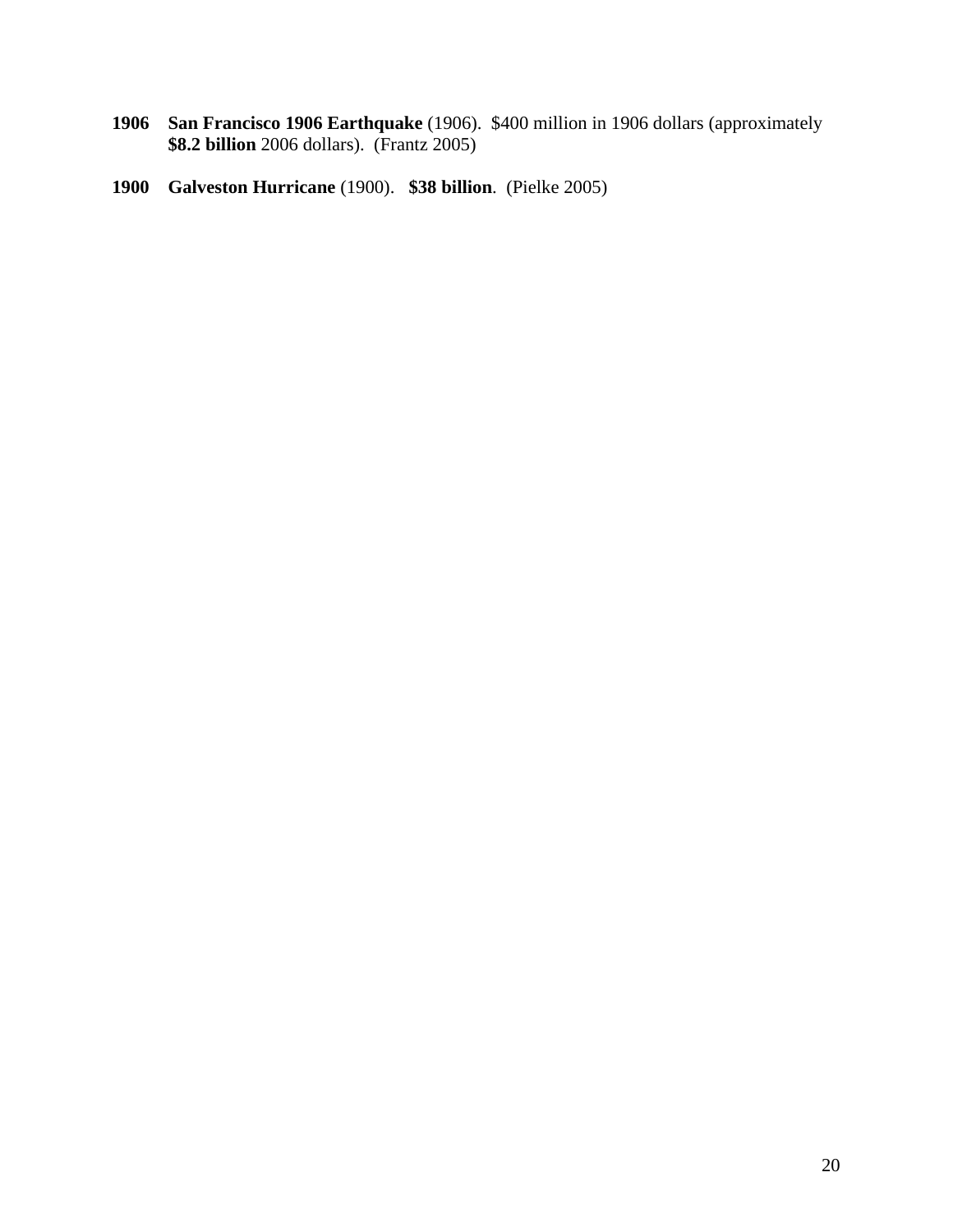## **References**

Cotterly, Wayne. "Great Atlantic Hurricane of 1944." October 21, 2002. Accessed at: http://www.pivot.net/~cotterly/1944.htm

FEMA. *FEMA Assistance for Hurricane Rita Recovery Tops \$2 Billion* (Press Release). Washington, DC: FEMA, 24 Sep 2007, http://www.fema.gov/news/newsrelease.fema?id=41009

FEMA. *Earthquakes in the United States.* Washington, DC: FEMA, April 12, 2006. Accessed at: http://www.fema.gov/hazard/earthquake/usquakes.shtm

Frantz, Chris. *The Great 1906 San Francisco Earthquake.* 2005. Accessed at: http://www.infoplease.com/spot/sanfran1906earthquake.html

Government Accountability Office. *Climate Change: Financial Risks to Federal and Private Insurers in Coming Decades are Potentially Significant* (Statement of John B. Stephenson, Director, Natural Resources and Environment, GAO, Before the House Select Committee on Energy, Independence and Global Warming). Washington, DC: GAO-07-820T, May 3, 2007, 24 pages. Accessed at: http://www.gao.gov/new.items/d07820t.pdf

Government Accountability Office. *Natural Hazard Mitigation: Various Mitigation Efforts Exist, but Federal Efforts Do Not Provide a Comprehensive Strategic Framework* (GAO-07- 403). Washington, DC: GAO Report to the Ranking Member, House Committee on Armed Services, August 2007, 74 pages. Accessed at: http://www.gao.gov/new.items/d07403.pdf

ICF Consulting. "The Economic Cost of the Blackout: An Issue Paper on the Northeastern Blackout, August 14, 2003." Fairfax, VA: Accessed at: http://www.solarstorms.org/ICFBlackout2003.pdf

*Insurance Journal*. "Swiss Re Revisits the 1906 San Francisco Earthquake and Fire." January 18, 2006. Accessed at: http://www.insurancejournal.com/news/international/2006/01/18/64286.htm

Kunreuther, Howard, Robert Meyer and Erwann Michel-Kerjan, "Strategies for Better Protection against Catastrophic Risks," Risk Management and Decision Processes Center, The Wharton School of the University of Pennsylvania, September 2007, 30 pages. Accessed at: https://www.hsdl.org/homesec/docs/edu/nps36-092507-03.pdf&code=48ab446512f1d56db3c305e49f5943ac

KWTX-TV Online. "Monday Is Second Anniversary of Hurricane Rita." September 24, 2007. Accessed at: http://www.kwtx.com/home/headlines/9966116.html

Looney, Robert. *Economic Costs to the United States Stemming From the 9/11 Attacks.*  Monterey, CA: Center for Contemporary Conflict, National Security Affairs Department, Naval Post Graduate School, August 5, 2002. Accessed at: http://www.ccc.nps.navy.mil/rsepResources/si/aug02/homeland.asp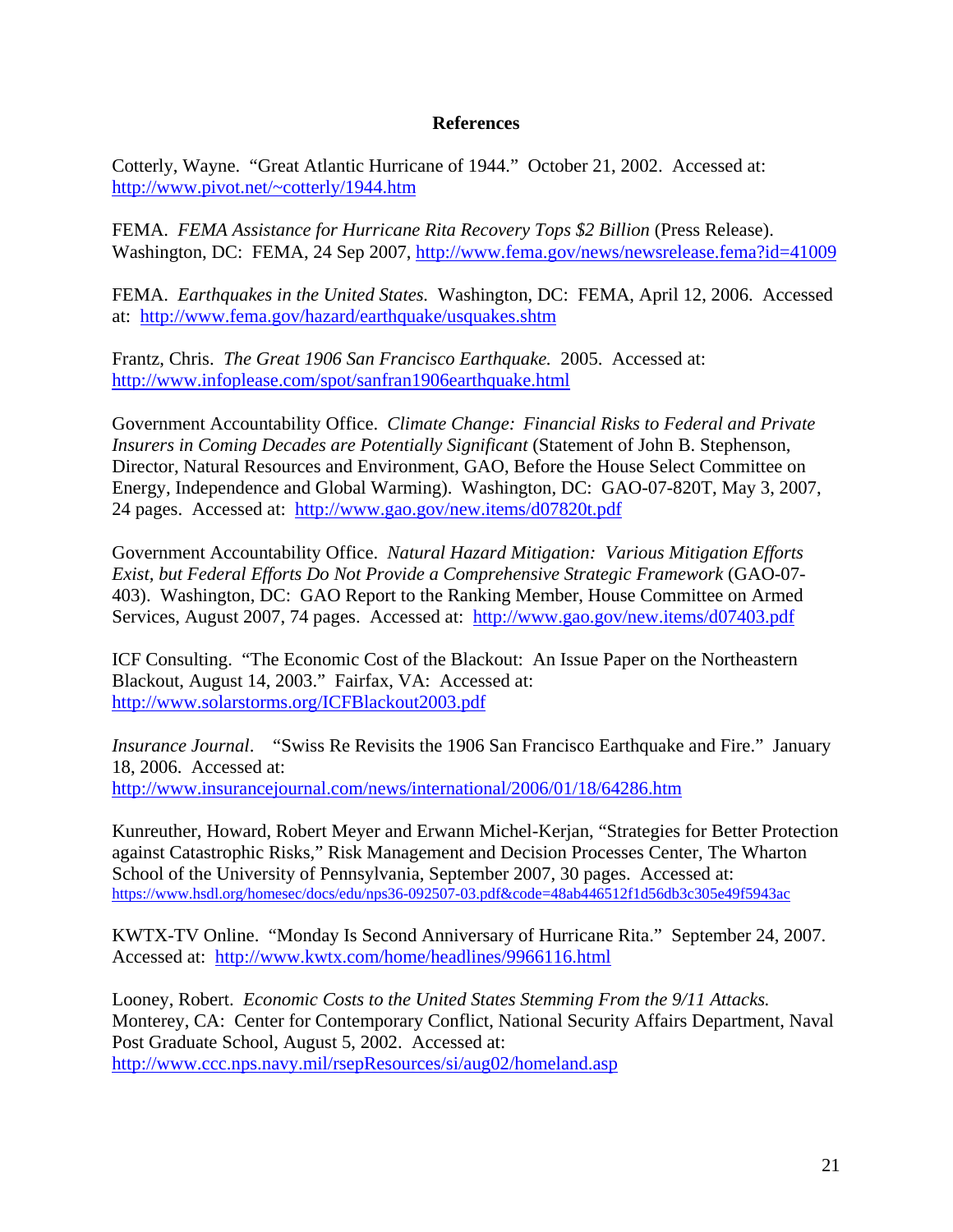Mileti, Denis. *Disasters by Design: A Reassessment of Natural Hazards in the U.S*. Washington, DC: Josephy Henry Press, 1999.

National Climatic Data Center. *Billion Dollar U.S. Weather Disasters.* NCDC, Department of Commerce, March 6, 2007. Accessed at: http://www.ncdc.noaa.gov/oa/reports/billionz.html

NOAA. *California's Top 15 Weather Events of 1900s.* NOAA, National Weather Service Forecast Office, Portland, OR, April 11, 2007. Accessed at: http://www.wrh.noaa.gov/pqr/paststorms/california10.php

NOAA. *Hurricane History.* NOAA, Coastal Services Center. Accessed at: http://www.nhc.noaa.gov/HAW2/english/history.shtml#new

NOAA. *Memorable Gulf Coast Hurricanes of the 20<sup>th</sup> Century.* NOAA, National Weather Service, National Hurricane Center, November 1993. Accessed at: http://www.aoml.noaa.gov/general/lib/mgch.html

NOAA. "The Economic Implications of an El Nino." *NOAA Magazine,* March 6, 2002*.*  Accessed at: http://www.magazine.noaa.gov/stories/mag24.htm

Pielke, Roger A. Jr. *Disasters: Part II - Historical Economic Losses From Hurricanes - Where Does Katrina Fit?* Boulder, CO: University of Colorado at Boulder, Center for Science and Technology Policy Research, September 9, 2005. Accessed at: http://sciencepolicy.colorado.edu/prometheus/archives/disasters/000563part\_ii\_historical.html

Pielke, Roger A. and Christopher Landsea. "Normalized Hurricane Damages in the United States: 1925-1995." American Meteorological Society, September 1998, pp. 621-631. Accessed at: http://sciencepolicy.colorado.edu/admin/publication\_files/resource-168-1998.11.pdf

Pielke, Roger A., Jr., Chantal Simonpietri, and Jennifer Oxelson. *Thirty Years After Hurricane Camille: Lessons Learned, Lessons Lost* (Hurricane Camille Project Report)*.* Boulder, CO: Center for Science and Technology Policy Research, University of Colorado at Boulder, July 12, 1999. Accessed at: http://sciencepolicy.colorado.edu/about\_us/meet\_us/roger\_pielke/camille/

Powell, Kimberly. "Top 10 Deadliest U.S. Natural Disasters." Accessed at: http://genealogy.about.com/od/historic\_disasters/tp/deadliest\_us.htm

Rozario, Kevin. *The Culture of Calamity: Disaster & The Making of Modern America*. Chicago and London: University of Chicago Press, 2007.

United States Geological Survey. *Progress Toward a Safer Future: Since the 1989 Loma Prieta Earthquake*. USGS Fact Sheet 151-99, 1999. Accessed at: http://pubs.usgs.gov/fs/1999/fs151-99/